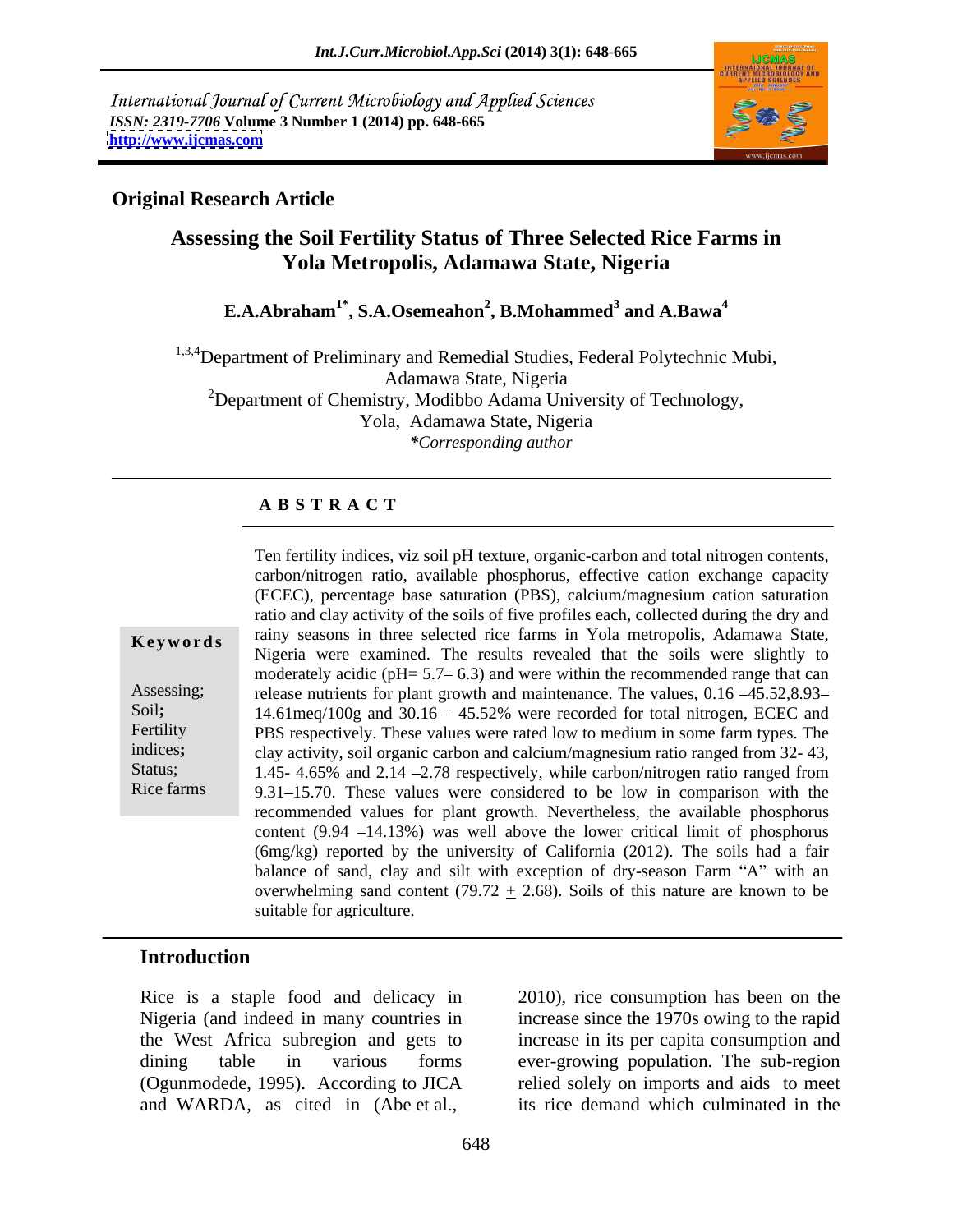As the global apprehensions focus on food self-sufficiency and food security to feed its attendant uncertainties. The aim of this the teeming population of the world,

One major reason adduced for impending rice self-sufficiency in the sub-region is its low yield which have seemingly remained The study area practically stalled for the last two decades (1980 - 2000). This can be attributed to a The studied area encompassed three

Continuous farming on a particular piece collection. Farm "A" is bounded by  $Yola$  – soil organic carbon, which is a source and soil fertility maintenance (Botiono et al., volume of road traffic, waste water from 2006). The consequence is the depletion in the abattoir and nearby wards. The farm is

above, is the bandwagon application of application (University of California,  $(2010).$ 

astronomical recording - breaking import The preference to upland rice farming figure of 3400 metric tonnes (milled basis) system which is more prone to land in 1998 (Saeed Ghazvineh and Yousefi, degradation than the low land rice farming 2012) . (Madu, E. (1990) and Over dependence of nations have redoubled their efforts to soil fertility indices in order to ascertain actualize this dream through investments the soil fertility status of the soil in three and new technologies (Swift, M.J and selected rice farms in Yola metropolis, Woomer, 1993; Peljor, N. and Minot, N. Adamawa State, Nigeria. And besides, (2010; Shamsodini et al., 2011). proffer useful advice to the farmers. rain fed irrigation system which is governed by the vagaries of weather with its attendant uncertainties. The aim of this study was therefore, to determine some

# **Materials and Methods**

# **The study area**

number or combination of factors: selected rice farms in Yola metropolis, Adherence to the out-dated traditional show the sketch maps of the three rice shifting cultivation system of farming. farms indicating the sites of sample of land year in year out leads to decline in Jimeta Road and Yola Abattoir and is sink for nutrients and plays a vital role in atmospheric deposition from the high soil fertility, resulting in low rice yield in flooded at the peak of the rainy season and comparison with yesteryears harvest. is used for both dry and rainy season Another problem is the lack of soil test  $-$  the Yola Water Treatment plant and which should have revealed the actual soil flooded during the rainy season by the status before commencement of planting. distributory of River Benue. The river in And coupled with this aberrant practice turn receives varied amount of waste fertilizer types (Zaku et al., 2011). nearby Cameroon Republic and a number Additionally, the persistent negative of urban and agro-allied activities along its imbalance of macronutrients in the soils course. The water treatment plant also arising from loss of nutrients through crop contributes its unfair share of pollutants. residue and crop removal which is less Furthermore, there is a dumpsite and road than compensated for by the fertilizer construction work that is in progress Adamawa State, Nigeria. Figures  $(1 – 3)$ collection. Farm "A" is bounded by Yola  $$ close to the Chouci River. It receives volume of road traffic, waste water from the abattoir and nearby wards. The farm is farming. Farm "B" is located very close to pollution load from Ladgo Dam in the nearby.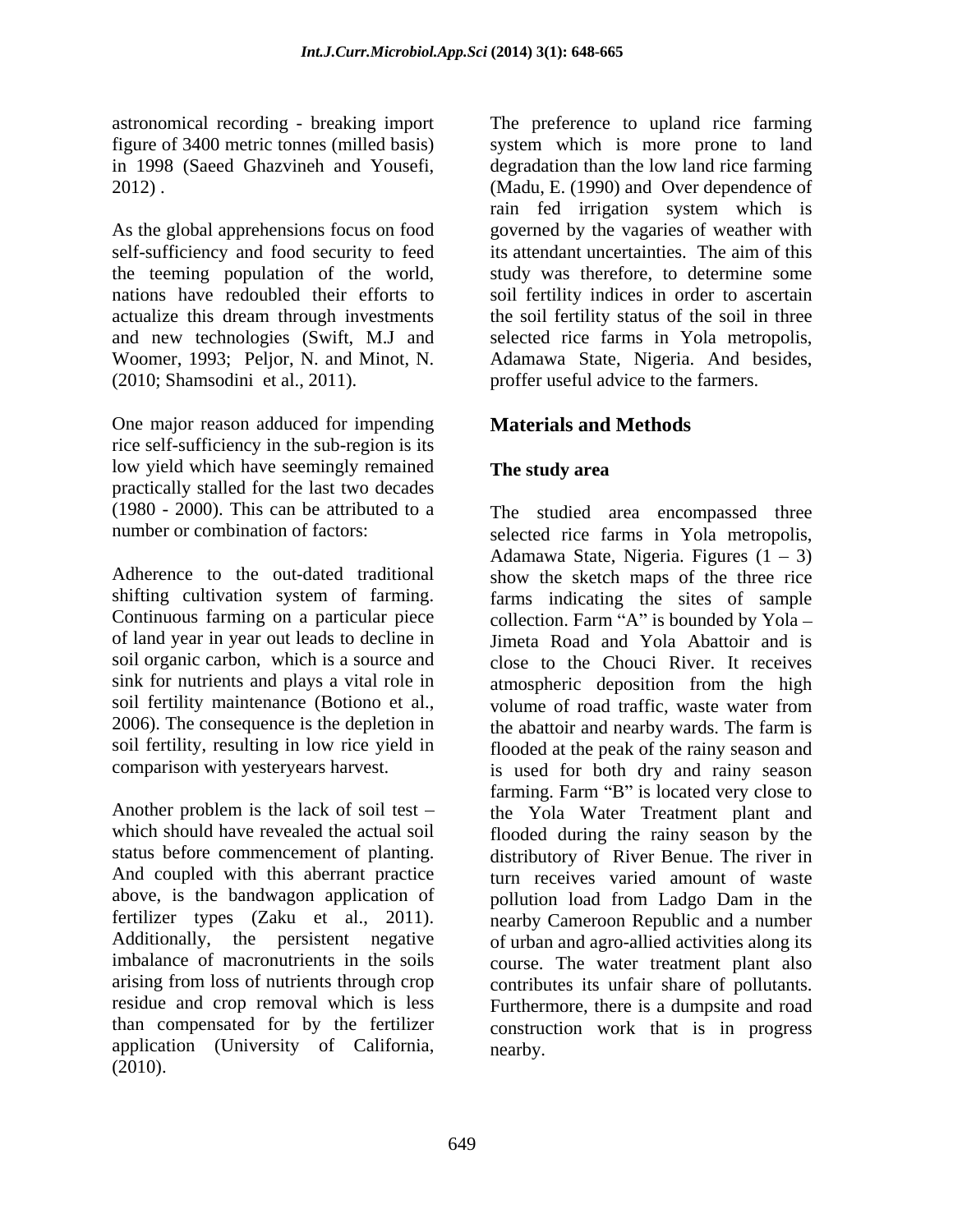Farm " $C$ " is within the confines of Lake Sites II: Gerio and has long been used for both dry and rainy season farming. The farm is The same procedure adopted for site I was flooded by this lake and River Benue with their attendant pollutant load.

methods of (Amri and Kimaro 2010 ) and (Zaku, 2006) because of difference in the size and topography of the rice farms of

Soil samples were collected during the dry **Area I:** and rainy seasons respectively from 0-5, 5- 10 and 10-20cm depths. The choice of the depth range is predicated on the fact that applied fertilizer should be available within 20 cm of the surface for maximum growth, as 80-95 per cent of the roots of the rice plant are found within these horizons (Beyronthy et al., 1988).

In Farm  $A^*$  5 spots were randomly chosen and each spot was divided into four site III. Farm "B". directions (North, East, West and South). 70m away in each direction outside the spot, 4 samples were taken at the specified depths. The 4 samples so obtained were then mixed with initial sample to form a second from the composite samples composite soil sample for the initial 5 spots, respectively. Farm "B" was divided into 3 sites, viz sites I, II and III, respectively using already existing sieve. A test sample was obtained from the relationship of the sites of the sites of the sites of the sites of the sites of the sites of the sites of the sites of the sites of the sites physical features as in Figure 2.

### **Site I:**

This site was subdivided into 2 smaller sampling sites and from each 4 soil samples were collected 20m apart along a **determination:** zigzag path through the farm at the specified depths. The samples were then bulked to give 2 composite samples. 1:2.5 ratio of soil to water suspension by a

### **Sites II:**

The same procedure adopted for site Iwas used to obtain 2 composite samples.

### **Site III:**

**Field Sampling** Sampling was done in accordance with<br>mathods of  $(Amri and Kimere 2010)$  and<br>samples as described in site I. Farm "C" interest investigated. existing physical features as shown in Four (4) soil samples were collected and combined to form a single composite samples as described in site I. Farm "C" was divided into 3 areas, namely Areas I, II and III, respectively using already Figure 3.

### **Area I:**

Three (3) spots were randomly chosen and soil samples collected as in Farm "A" to obtain 3 composite samples.

### **Areas II and III:**

One composite sample each was obtained from Areas II and III, respectively by the adoption of the same procedure used in site III, Farm "B".

### **Sample Treatment:**

Stones and other foreign objects were removed from the composite samples obtained from the field. They were air dried in the laboratory for 7 days, crushed and sieved through a 2mm- aluminium above by conning and quatering method (Crosby and Patel, 1995).

### **Sample analysis**

### **Physico-chemical properties determination:**

pH of each sample was determined in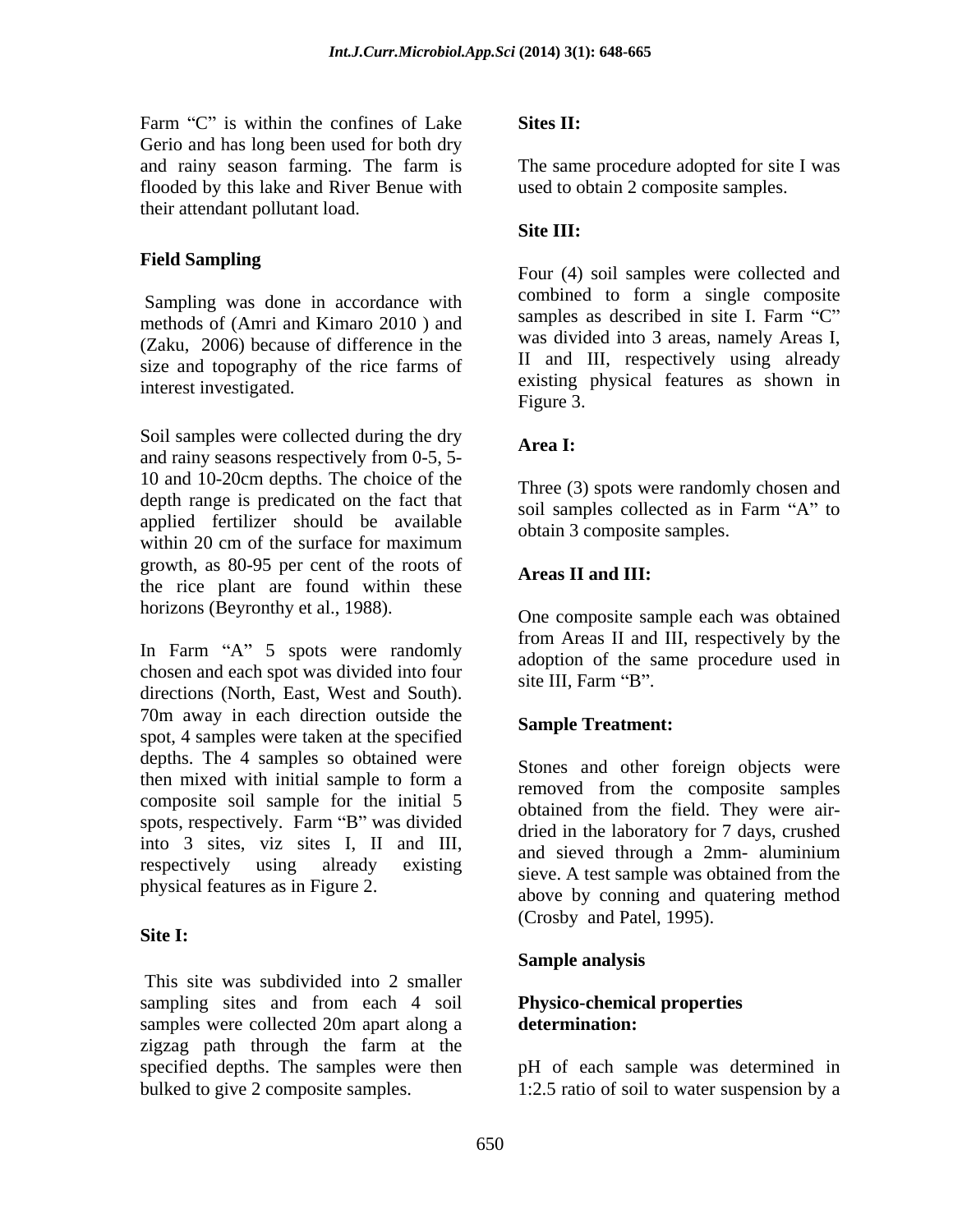digital pH meter, while particle-size distribution analysis was determined by **Soil Solution** 

extractant on 10g of each of the test plant growth (and rice plant) is no sample (IITA, 2006). Sodium and exception, (Mahapatra et al., 1996; potassium in the extract were determined Maqsood, et al., 2011). However, a by flame photometer, while calcium and balance is usually struck since severe magnesium were determined by  $Na<sub>2</sub>$  acidity will result in excess nutrients EDTA titration, respectively. leading to element toxicity (Nwoke and Exchangeable acidity was by titration method (IFAD, 1994). ECEC was by summation of exchangeable bases and The mean pH values of the soils ranged total E.A PBS was by subtraction of E.A. from 5.7 6.3 which was approximately from ECEC and division by ECEC, while within the bracket of 6 -7 that could clay activity was got by division of ECEC by percentage clay content. (Sahrawat, 2005). Thus, it is reasonable to

A given amount (0.5g) of test sample was pelletized and analyzed for calcium and magnesium content using EDXRF spectrometer (mini pal version), available The soils had a fair balance of sand, clay phosphorus was by Bray-1 method (Bray and silt with the exception of dry-season and Kurtz, 1945). Soil organic carbon was determined on 1g of the test sample each overwhelming sand content (mean per cent by the method of (Mgbada, 2007) as  $\qquad$  of 79.72  $\pm$  2.68) as shown in Table 2. Soils outlined (IITA, 2006). while total nitrogen of this nature are suitable for agriculture was determined spectrophetometrically (Scott et al., 1971) as the relative (IITA, 2006).. proportions determine the texture which is

In order to ascertain the soil fertility status of the soils of interest, the following **Results and Discussion** fertility indices were examined, namely (i) soil pH, (ii) soil texture, (iii) total nitrogen **Total Nitrogen and Soil Organic** and soil organic carbon, (iv) **Carbon** carbon/nitrogen (C/N) ratio, (v) available phosphorus, (vi) effective cation exchange The per cent mean values of nitrogen and capacity (ECEC), (vii) percentage base soil organic carbon for the dry and rainy saturation (PBS), (viii) season farm "A", "B" and "C" ranged  $calcium/magnesium$   $(Ca/Mg)$  cation from  $0.16 - 0.33$  and  $1.45 - 4.65$ saturation ratio; and (ix) clay activity.

### **Soil pH and Nutrient Availability in the Soil Solution**

Bouyocous hydrometer method.<br>Silver-thioreagent was used as the mutrients and trace elements required for pH has a direct increase in solubility of nutrients and trace elements required for Ezike, 2000).

**Elements Contents:** be necessary in dry-season Farm "A" and release nutrients for plant growth aver that some ameliorative liming would rainy-season Farms "B" and "C".

### **Soil Texture:**

**Soil fertility indices determination** capacity and nutrient storage in root Farm "A" which recorded an extremely important in water retention profile (Mengel et al., 2006).

# **Results and Discussion**

### **Total Nitrogen and Soil Carbon Carbon Carbon Carbon Carbon Carbon Carbon Carbon Carbon Carbon Carbon Carbon Carbon Carbon Carbon Carbon Carbon Carbon Carbon Carbon Carbon Carbon Carbon Carbon Carbo**

respectively (Tables  $3a - 3b$ ).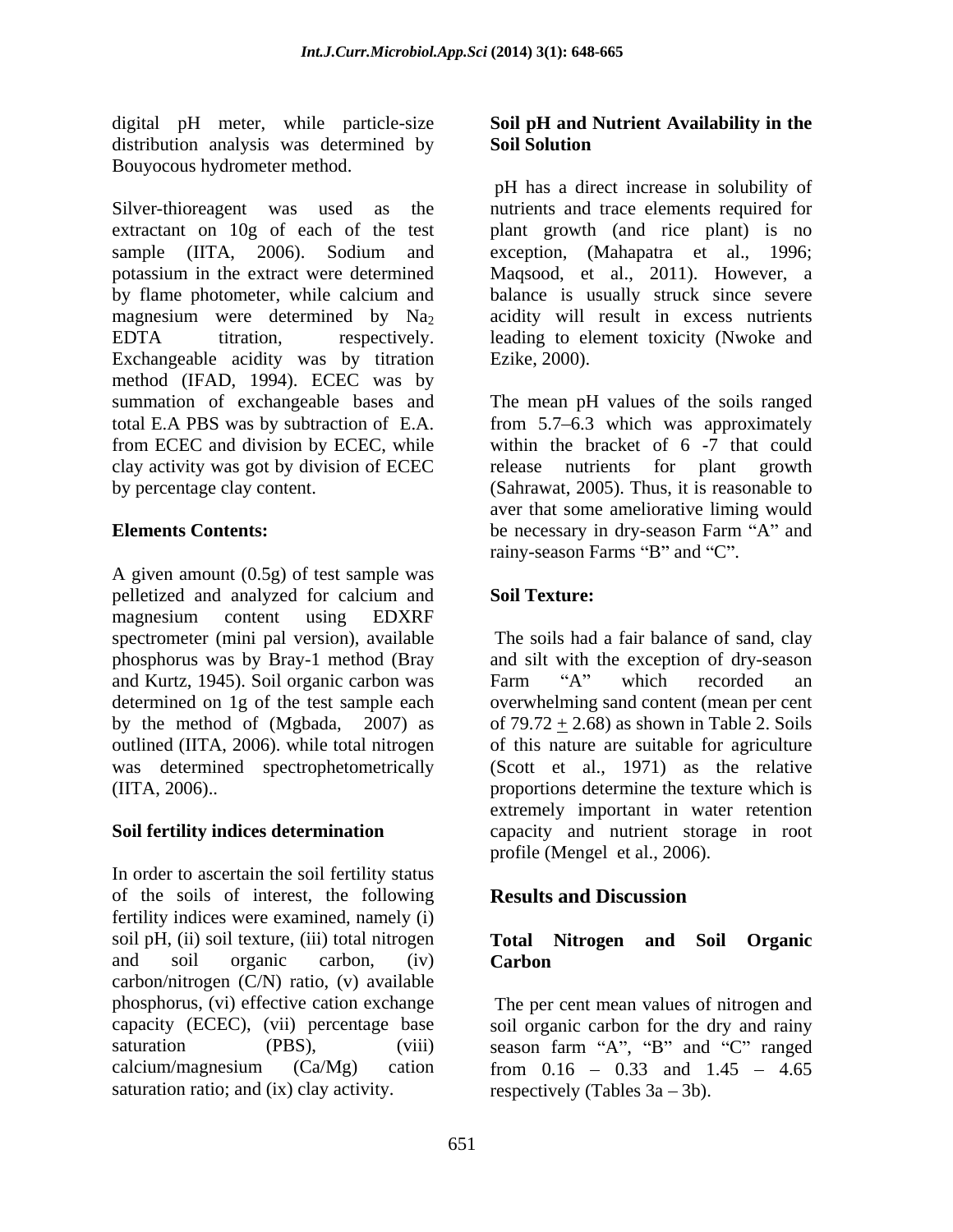The nitrogen and soil organic-carbon degrade soil structure, slow infiltration contents decreased with soil depth. Furthermore, the trend of profile magnesium and potassium uptake distribution of nitrogen was positively correlated with organic carbon content in three farm types (dry-season Farm "A":  $r$ 

The C/N ratio ranged from  $9.31 - 15.70$ Tables  $3a - 3b$ . Its highest value was  $37.2$ per cent of  $25$  – the separating index of mineralization reported by (Paul, and characteristics that predominantly affected Clark, 1989). These values above are by soil parent materials and weathering suggestive of only low to moderate organic-carbon endowment of the soils of the studied area for rice plant cultivation.

### **Available Phosphorus**

Table 4 presents the available phosphorus contents of the soils of interest. The values were well above the lower critical limits of phosphorus (6mg/kg) reported by the University of California (2012). Since phosphorus is required in lower amounts than the major nutrients (Hodges, 2002) , its available content in the soils can sustain and maintain rice cultivation in the studied area. The maintain rice can value in the statistic identified. Most often the farm with high

# **Effective Cation Exchange Capacity**

Tables  $5a - 5b$  present the ECEC values of the soils in the studied area. The soils were generally low in exchangeable bases sodium could be due to the low abundance of the metal in the parent materials in the little concern, but present in excess it can

rates and interferes with calcium, magnesium and potassium uptake (Hodges, 2002).

 $= 1$ , rainy-season Farms "B" and "C" r": higher than 5meq/100g, which (Hodges, 0.5, respectively), while the rest three 2002) described as low. These low CEC Farms were either not correlated or only values in the soils of Farms "A" and dryslightly correlated negatively. The season Farm "B" can be attributed to **Carbon/nitrogen (C/N) ratio** originates primarily from coarse-grained The CEC values in the soils were low but sandy texture with low clay content which granite rocks.

> According to (Abe et al., 2010), these types of findings are suggestive of intensity governed by rainfall (or irrigation inputs) in West Africa lowlands.

### **Percentage Base Saturation (PBS)**

The PBS values ranged from 300.16 45.10 (Tables  $5a - 5b$ ) which is  $38 - 56$ percent of the recommended 80 percent PBS upper limit to be maintained in most cropping systems (Hodges, 2002).

The PBS values decreased with soil depth in most horizons. Besides, positive relationship between PBS and pH were identified. Most often the farm with high PBS had corresponding high pH values and vice versa (Table 6).

# **(ECEC) Calcium/Magnesium Cation Saturation Ration**

particularly sodium. The low values of Its highest value (2.62) was 46 per cent of soils. These low values of sodium are of calcium and magnesium in the soils that Calcium/Magnesium ratio determined ranged from  $2.04 - 2.62$  (Tables  $7a - 7b$ ). that of the ideal ratio - 6.5. Since Ca/Mg ratio is an ideal one for exchangeable will optimize rice plant cultivation; the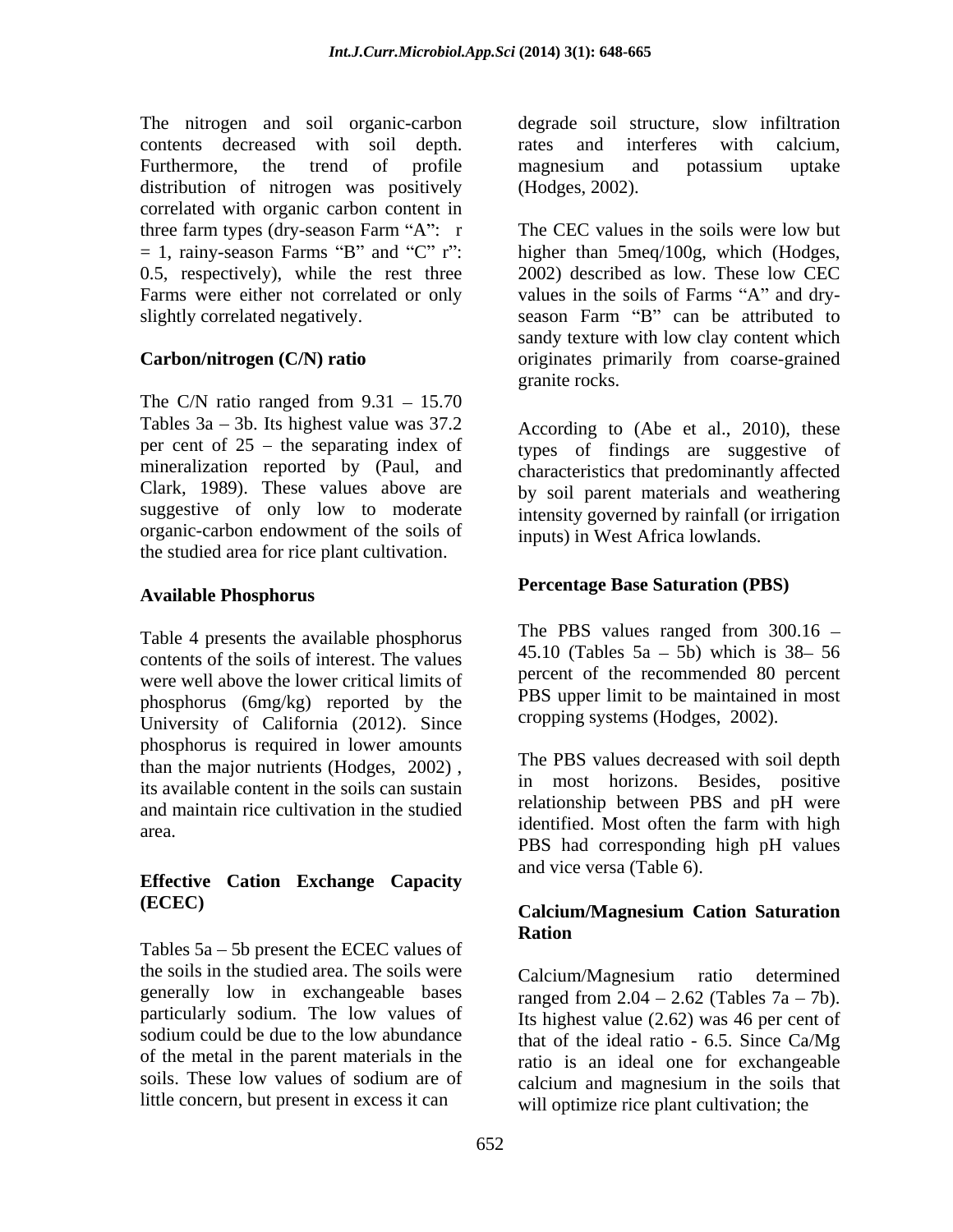| Table.1<br><sup>1</sup> pH values of soil sa.<br>$^{\circ}$ amples |  |
|--------------------------------------------------------------------|--|
|--------------------------------------------------------------------|--|

| Horizontal (cm) $\vert$ | Sample      |             | Sample                          | Sample                       | Sample   |                 | Sample                  |        | Sample             |           |
|-------------------------|-------------|-------------|---------------------------------|------------------------------|----------|-----------------|-------------------------|--------|--------------------|-----------|
| $0 - 5$                 | DABY 11     |             | RABY 11<br>5.8                  | DWTP 11                      | RWTP 11  | 16.2            | DCLG 11                 |        | RCLG 1             | 58        |
| $5 - 10$                | DABY 12 5.5 |             | RABY 12   5.9   DWTP 12   6.2   |                              | RWTP 12  | 16.3            | DCLG 12                 |        | RCLG 12            | 6.2       |
| $10 - 20$               | DABY 12     |             | RABY 12   5.8   DWTP 13   6.0   |                              | RWTP 13  |                 | DCLG 13                 |        | RCLG 13            |           |
| $0 - 5$                 | DABY 21     |             | RABY 21                         | $6.8$ DWTP 21                | RWTP 21  | 10.1            | DCLG 21                 |        | RCLG <sub>21</sub> | 6.2       |
| $5 - 10$                | DABY 22     |             | RABY 22   6.7   DWTP 22   5.5   |                              | RWTP 22  | $\overline{55}$ | DCLG 22                 |        | RCLG 22            | 6.3       |
| $10 - 20$               | DABY 23     |             | RABY 23<br>6.5                  | $\boxed{\text{DWTP 23}}$     | RWTP 23  | $-5.8$          | DCLG 23                 |        | RCLG <sub>23</sub> | 6.4       |
| $0 - 5$                 | DABY 33     | 5.2         | $RABY$ 3                        | $\vert$ 5.9 DWTP 31 6.3      | RWTP 31  |                 | DCLG 31                 | $-6.6$ | $RCLG$ 31          | 5.8       |
| $5 - 10$                | DABY 32     |             | RABY 32                         | DWTP 32 6.7                  | RWTP 32  |                 | DCLG 32                 |        | RCLG 32            |           |
| $10 - 20$               | DABY 33     |             | RABY 33                         | DWTP 33 6.6                  | RWTP 33  | 14.6            | DCLG 33                 |        | RCLG 33            | 6.0       |
| $0 - 5$                 | DABY 41     |             | RABY 41                         | $\boxed{\text{DWTP 41}}$ 6.8 | RWTP 41  |                 | DCLG 41                 |        | RCLG <sub>41</sub> |           |
| $5 - 10$                | DABY 42     | 0.1         | RABY 42                         | DWTP 42   $6.3$              | RWTP 42  |                 | DCLG 42                 |        | RCLG 42            | 5.2       |
| $10 - 20$               | DABY 43     |             | RABY 43                         | $\boxed{\text{DWTP 43}}$ 6.4 | RWTP 43  |                 | DCLG <sub>43</sub>      |        | RCLG 43            | 6.4       |
| $0 - 5$                 | DABY 51     |             | RABY 51 6.                      | DWTP 51 5.6                  | RWTP 51  |                 | DCLG <sub>51</sub>      |        | RCLG 51            | 5.2       |
| $5 - 10$                | DABY 52     |             | $\vert$ RABY 52 6.5 DWTP 52 6.0 |                              | RWTP 52  |                 | DCLG 52                 |        | RCLG <sub>52</sub> |           |
| $10 - 20$               | DABY 53     | 6.4         | RABY 53   6.4   DWTP 53   6.0   |                              | RWTP 5 3 | 16.5            | DCLG 53                 | 16.6   | RCLG <sub>53</sub> | $\pm 6.2$ |
| Range                   |             | $5.2 - 6.4$ |                                 | $5.5 - 6.8$ $5.4 - 6.8$      | $-4.6-$  |                 | $5.5 - 7.5$ $5.3 - 6.4$ |        |                    |           |
|                         |             |             |                                 |                              |          |                 |                         |        |                    |           |
|                         |             |             |                                 | 0.46<br>0.41                 | 0.49     | 0.43            | 0.41                    |        |                    |           |

**Table.2** Mean particle-size distribution (in%) of soil types their ratios and clay activity

| Farm               | Sampl        | Sanc  | Silt  | ∪.u   | Sand          | S <sub>111</sub> | Clay                    | Meq/100g               | Clay activity |
|--------------------|--------------|-------|-------|-------|---------------|------------------|-------------------------|------------------------|---------------|
| $A^{\prime\prime}$ | Dry season   | 79.72 | 13.07 | 7.18  | $\vert$ 11.10 | 1.82             |                         |                        |               |
|                    | Rainy season | 23.32 | 43.04 | 33.85 |               | 105              | $1 \quad 1 \in$<br>1.4. | 10.67                  |               |
| $\mathbf{B}$       | Dry season   | 10.75 | 48.10 | 41.90 |               |                  | 3.90                    | 14.61                  |               |
|                    | Rainy season | 19.19 | 48.70 | 31.26 |               |                  | ⊥ ∙∙                    | $1 \cap$ $1'$<br>⊥∠.⊤∠ |               |
| $66 \cap 22$       | Dry season   | 25.00 | 42.82 | 30.73 |               |                  | 1.4                     | 11.66                  |               |
|                    | Rainy season | 26.33 | 40.33 | 32.57 |               |                  | 1.3/<br>- ب             | 14.02                  |               |

The  $\pm$  standard deviation of the soil type are contained in M. Tech. Thesis (2012), Modibbo Adama University of Technology, Yola, Nigeria.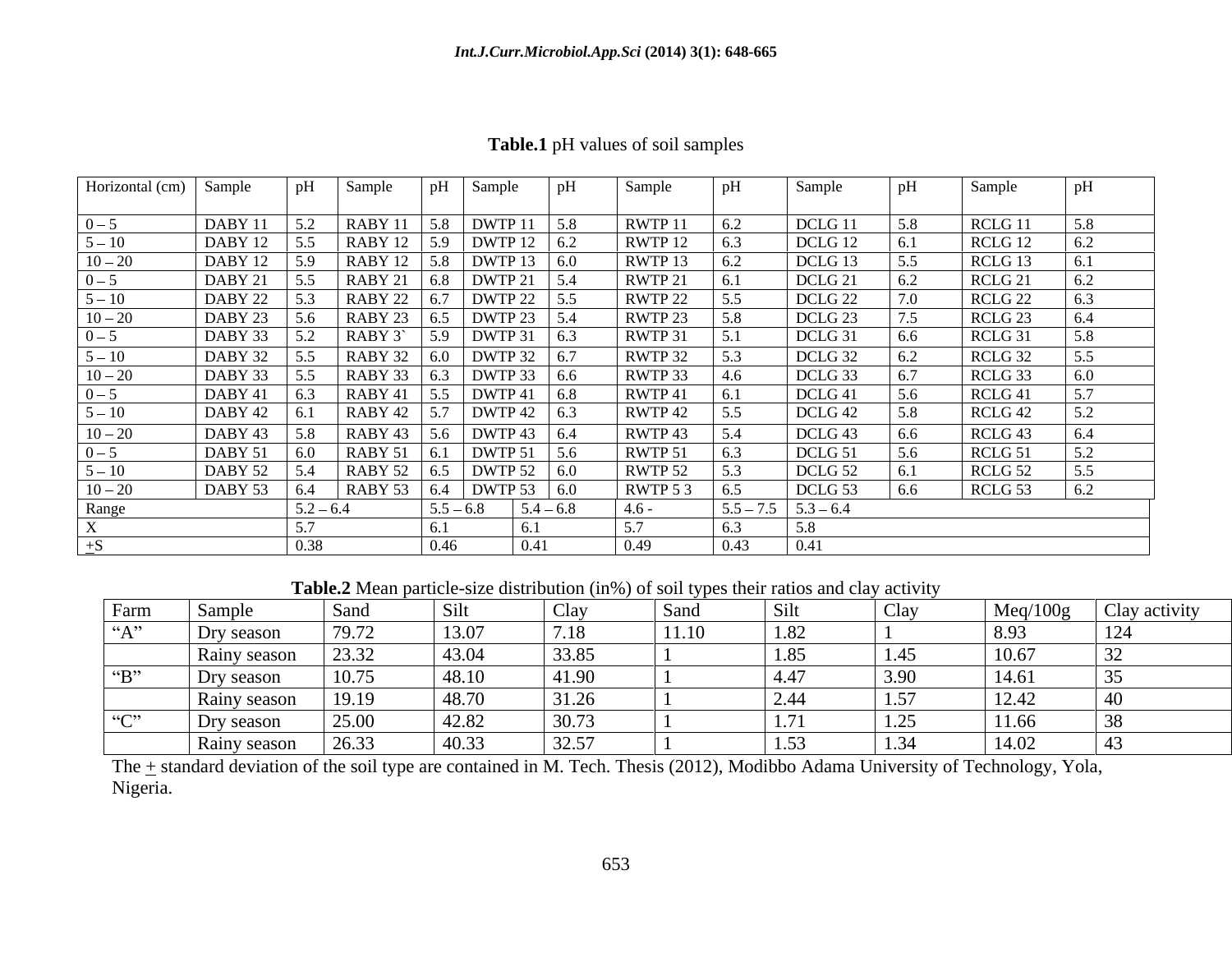| Horizon (cm) | Sample             |      |                    | $ C \cdot N$ | Sample                                            | I IN I |                               |       |               |  |
|--------------|--------------------|------|--------------------|--------------|---------------------------------------------------|--------|-------------------------------|-------|---------------|--|
| $0 - 5$      | DCLG 11            |      | 2.15               | 12.65        | RCLG 11                                           |        | $\sqrt{0.23}$ 2.80            | 12.17 |               |  |
| $5 - 10$     | DCLG 12            | 0.15 | 2.10               | 14.00        | $RCLG$ 12 $\boxed{0.20}$ 2.50                     |        |                               | 12.50 |               |  |
| $10 - 20$    | DCLG 12            |      | 2.00               | 14.29        | $RCLG$ 12 $\boxed{0.18}$ 2.40                     |        |                               | 13.33 |               |  |
| $0 - 5$      | DCLG 21            |      | 2.25               | 13.24        | RCLG <sub>21</sub>                                |        | $\vert 0.16 \vert 2.20 \vert$ | 13.75 |               |  |
| $5 - 10$     | DCLG <sub>22</sub> |      | $\vert$ 1.70       | 17.00        | $\vert$ RCLG 22 $\vert$ 0.14 $\vert$ 2.15 $\vert$ |        |                               | 15.36 |               |  |
| $10 - 20$    | DCLG 23            | 0.90 | $\vert$ 1.68       | 1.87         | RCLG 23   0.10   1.60                             |        |                               | 16.00 |               |  |
| $0 - 5$      | DCLG 31            | 0.30 | 2.90               | 9.97         | RCLG 31                                           |        | 1   0.32   4.70   14.69       |       |               |  |
| $5 - 10$     | DCLG 32            | 0.30 | 2.85               | 9.50         | RCLG 32 0.30 4.52 15.07                           |        |                               |       |               |  |
| $10 - 20$    | DCLG 33            | 0.24 | $\boxed{2.40}$     | 10.00        | $RCLG$ 33 0.26 4.00                               |        |                               | 15.39 |               |  |
| $0 - 5$      | DCLG <sub>41</sub> |      | 3.20               | 18.82        | RCLG <sub>41</sub>                                |        | $\vert 0.16 \vert 3.00 \vert$ | 18.75 |               |  |
| $5 - 10$     | DCLG <sub>42</sub> | 0.15 | 2.60               | 17.33        | $\vert$ RCLG 42 $\vert$ 0.14 $\vert$ 2.40         |        |                               | 15.11 |               |  |
| $10 - 20$    | DCLG 43            | 0.13 | 2.00               | 15.38        | RCLG 43   0.13   1.90   14.62                     |        |                               |       |               |  |
| $0 - 5$      | DCLG 51            | 0.18 | $\vert$ 1.90       | 10.56        | RCLG 51   0.20   4.00                             |        |                               | 20    |               |  |
| $5 - 10$     | DCLG 52            |      | 1.36               | 9.07         | $RCLG$ 52 0.19 3.80                               |        |                               | 20    |               |  |
| $10 - 20$    | DCLG 53            |      | $\vert$ 1.30       | 9.29         | RCLG 53   0.16   3.00                             |        |                               | 18.75 |               |  |
| Range        |                    |      |                    |              |                                                   |        |                               |       |               |  |
|              |                    | 0.23 | 2.15               | $12.12$ 1    |                                                   |        | $0.19$ 3.00                   | 15.20 |               |  |
|              |                    | 0.26 | $\vert 0.62 \vert$ |              |                                                   | 0.06   | 1.01                          |       | $\sim$ $\sim$ |  |

Table.3a Nitrogen and organic carbon contents (in %) and their relative abundance in the soils of Farm "C"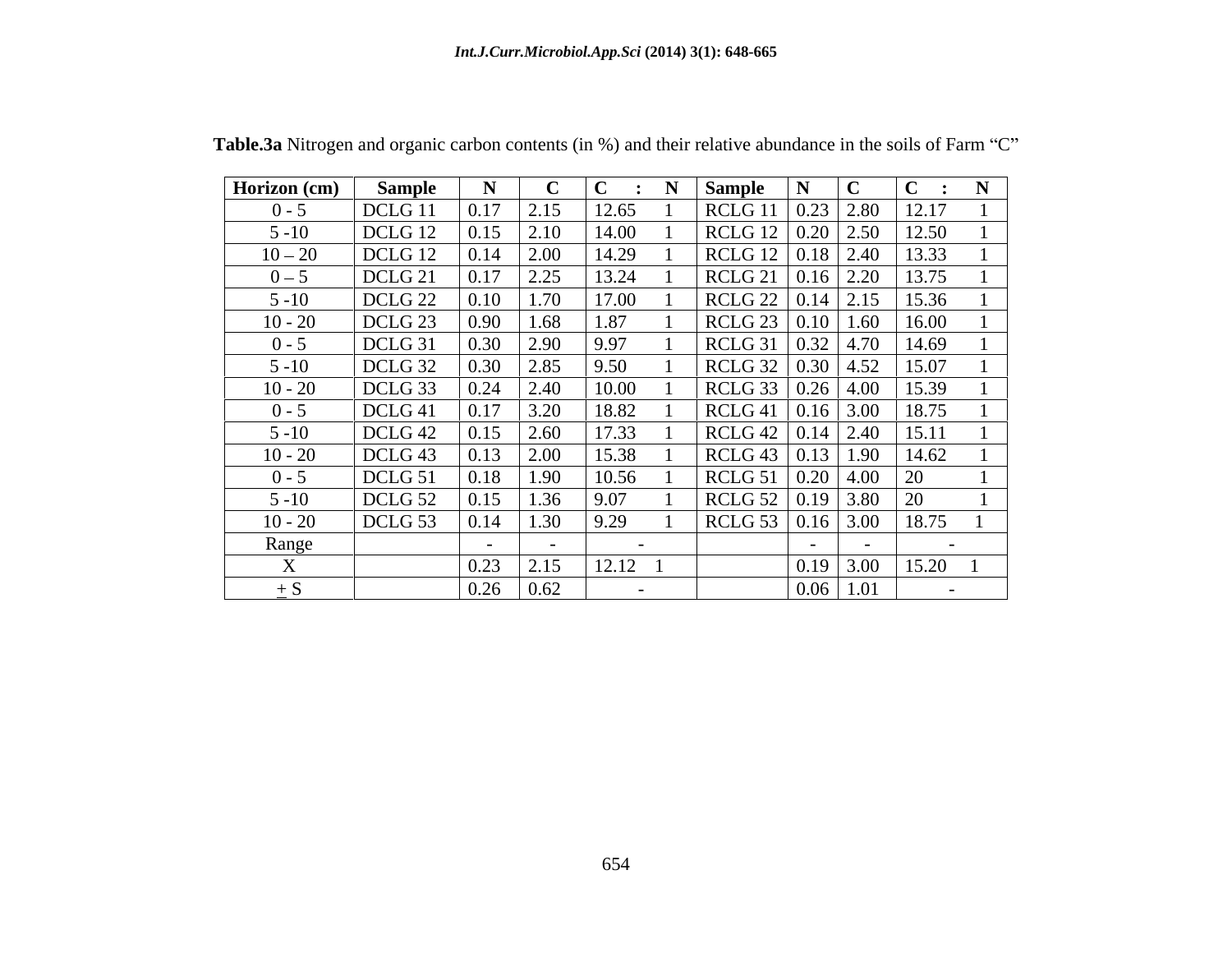|                           | Horizon Sample                                                           |              |                          |                                            | $\vert C \vert : N \vert$ Sample                                                                                   | $\mathbf N$              | $\Box$ C             | $C : N$ Sample                                                                            |                                                                                                                                                                                                                                     | $\mathbf N$ $\mathbf C$ |                 | $\mid C : N \mid$ Sample |                                 |             |                            |                                                                                           |
|---------------------------|--------------------------------------------------------------------------|--------------|--------------------------|--------------------------------------------|--------------------------------------------------------------------------------------------------------------------|--------------------------|----------------------|-------------------------------------------------------------------------------------------|-------------------------------------------------------------------------------------------------------------------------------------------------------------------------------------------------------------------------------------|-------------------------|-----------------|--------------------------|---------------------------------|-------------|----------------------------|-------------------------------------------------------------------------------------------|
| (cm)<br>$0 - 5$           | $\vert$ DABY 11   0.20   1.70   8.50 1                                   |              |                          |                                            | $RABY11 \mid 0.24 \mid 2.70$                                                                                       |                          |                      |                                                                                           | 11.25 1   DWTP 11   0.24   2.70   11.25 1   RWTP 11                                                                                                                                                                                 |                         |                 |                          |                                 |             |                            |                                                                                           |
|                           |                                                                          |              |                          |                                            |                                                                                                                    |                          |                      |                                                                                           | $\mid 5-10 \mid$ DABY 12   0.18   1.50   8.3 1   RABY 12   0.20   2.65   13.5 1   DWTP 12   0.19   2.50   13.161   RWTP 12   024   3.20   13.33 1                                                                                   |                         |                 |                          |                                 |             |                            |                                                                                           |
|                           |                                                                          |              |                          |                                            | $\vert$ 10 – 20 $\vert$ DABY 13 $\vert$ 0.16 $\vert$ 1.32 $\vert$ 8.25 1 $\vert$ RABY 13 $\vert$ 0.17 $\vert$ 2.20 |                          |                      |                                                                                           | 12.94 1   DWTP 13   0.16   2.00   12.50 1   RWTP 13   0.18   3.00   16.67 1                                                                                                                                                         |                         |                 |                          |                                 |             |                            |                                                                                           |
|                           |                                                                          |              |                          |                                            |                                                                                                                    |                          |                      |                                                                                           |                                                                                                                                                                                                                                     |                         |                 |                          |                                 |             |                            |                                                                                           |
| $0 - 5$                   | $\vert$ DABY 21   0.11   1.40   12.73 1                                  |              |                          |                                            | $\vert$ RABY 21   0.30   3.20                                                                                      |                          |                      |                                                                                           | 10.67 1   DWTP 21   0.16   2.40   15.00 1                                                                                                                                                                                           |                         |                 |                          | RWTP 21                         |             |                            | $\begin{array}{ c c c c c c c c c } \hline 0.35 & 6.10 & 17.43 & 1 \\ \hline \end{array}$ |
|                           |                                                                          |              |                          |                                            |                                                                                                                    |                          |                      |                                                                                           |                                                                                                                                                                                                                                     |                         |                 |                          |                                 |             |                            | $\begin{array}{ c c c c c c c c c } \hline 0.33 & 5.80 & 17.58 & 1 \\ \hline \end{array}$ |
|                           |                                                                          |              |                          |                                            |                                                                                                                    |                          |                      |                                                                                           | $\mid 10-20 \mid$ DABY 23 $\mid 0.09 \mid$ 0.93 $\mid$ 10.33 1 $\mid$ RABY 23 $\mid$ 0.25 $\mid$ 2.98 $\mid$ 11.92 1 $\mid$ DWTP 23 $\mid$ 0.10 $\mid$ 1.40 $\mid$ 14.00 1 $\mid$ RWTP 23 $\mid$ 0.30 $\mid$ 5.40 $\mid$ 18.00 1    |                         |                 |                          |                                 |             |                            |                                                                                           |
|                           |                                                                          |              |                          |                                            |                                                                                                                    |                          |                      |                                                                                           | 12.50 1   DWTP 31   0.30   2.50   8.33 1   RWTP 31                                                                                                                                                                                  |                         |                 |                          |                                 |             |                            | $\mid$ 0.72   10.20   14.17 1                                                             |
|                           | $5-10$ DABY 32   0.20   1.62   8.10 1                                    |              |                          |                                            | $RABY$ 32   0.14   1.86                                                                                            |                          |                      |                                                                                           | 13.29 1   DWTP 32   0.28   2.40   8.57 1   RWTP 32   0.56   7.90   14.11 1                                                                                                                                                          |                         |                 |                          |                                 |             |                            |                                                                                           |
|                           | $\vert$ 10 – 20 $\vert$ DABY 33 $\vert$ 0.17 $\vert$ 1.58 $\vert$ 9.29 1 |              |                          |                                            |                                                                                                                    |                          |                      |                                                                                           | RABY 33   0.13   1.72   13.23 1   DWTP 33   0.24   2.20   9.17 1   RWTP 33   0.46   6.00   13.04 1                                                                                                                                  |                         |                 |                          |                                 |             |                            |                                                                                           |
|                           |                                                                          |              |                          |                                            |                                                                                                                    |                          |                      |                                                                                           | $\vert$ RABY 41   0.22   1.90   9.64 1   DWTP 41   0.24   2.00   8.33 1   RWTP 41   0.33   4.70   14.24 1                                                                                                                           |                         |                 |                          |                                 |             |                            |                                                                                           |
|                           | $5-10$ DABY 42   0.18   1.68   9.33 1                                    |              |                          |                                            | $\vert$ RABY 42   0.19   1.78   9.32 1                                                                             |                          |                      |                                                                                           | DWTP 42   0.21   1.25   5.95 1   RWTP 42   0.26   4.30   16.54 1                                                                                                                                                                    |                         |                 |                          |                                 |             |                            |                                                                                           |
|                           | $10-20$ DABY 43 0.16 1.59 9.44 1                                         |              |                          |                                            |                                                                                                                    |                          |                      |                                                                                           | $\vert$ RABY 43   0.18   1.73   9.61 1   DWTP43                                                                                                                                                                                     |                         |                 |                          | $0.10$   1.80   8.00 1   RWTP43 |             |                            | $\begin{array}{ c c c c c c c c } \hline 0.25 & 4.00 & 16.00 & 1 \hline \end{array}$      |
|                           |                                                                          |              |                          |                                            |                                                                                                                    |                          |                      |                                                                                           |                                                                                                                                                                                                                                     |                         |                 |                          |                                 |             |                            |                                                                                           |
|                           |                                                                          |              |                          |                                            |                                                                                                                    |                          |                      |                                                                                           | $\vert$ RABY 51   0.16   1.40   8.75 1   DWTP 51   0.24   1.60   6.67 1   RWTP 51                                                                                                                                                   |                         |                 |                          |                                 |             |                            | $\vert 0.26 \vert 4.30 \vert 7.69 \vert 1$                                                |
|                           |                                                                          |              |                          |                                            |                                                                                                                    |                          |                      |                                                                                           | $\left[5-10\right]$ DABY 52 $\left[0.15\right]$ 1.25 $\left[8.33\right]$ 1 RABY 52 $\left[0.14\right]$ 1.33 $\left[9.50\right]$ 1 DWTP 52 $\left[0.23\right]$ 1.40 $\left[6.09\right]$ 1 RWTP 52                                    |                         |                 |                          |                                 |             |                            | $\begin{array}{ c c c c c c c c c } \hline 0.22 & 1.80 & 8.18 & 1 \\ \hline \end{array}$  |
|                           |                                                                          |              |                          |                                            |                                                                                                                    |                          |                      |                                                                                           | $\mid$ 10 – 20 $\mid$ DABY 53 $\mid$ 0.13 $\mid$ 1.19 $\mid$ 9.15 1 $\mid$ RABY 53 $\mid$ 0.11 $\mid$ 1.20 $\mid$ 10.91 1 $\mid$ DWTP 53 $\mid$ 0.22 $\mid$ 1.35 $\mid$ 6.14 1 $\mid$ RWTP 53 $\mid$ 0.20 $\mid$ 1.79 $\mid$ 8.95 1 |                         |                 |                          |                                 |             |                            |                                                                                           |
| Range                     |                                                                          | $\sim$ $  -$ | <b>Contract Contract</b> | <b>Contract Contract</b>                   |                                                                                                                    | <b>Contract Contract</b> | $\sim 100$ m $^{-1}$ |                                                                                           |                                                                                                                                                                                                                                     | $\sim 10^{-10}$         | $\sim 10^{-11}$ | $\sim 100$ m $^{-1}$     |                                 |             | the control of the control | <b>Contract Contract</b>                                                                  |
| $\boldsymbol{\mathrm{X}}$ |                                                                          |              |                          | $\vert 0.16 \vert 1.45 \vert 9.31 \vert 1$ |                                                                                                                    |                          |                      | $\begin{array}{ c c c c c c c c c } \hline 0.19 & 2.12 & 11.14 & 1 \\ \hline \end{array}$ |                                                                                                                                                                                                                                     |                         |                 |                          |                                 |             |                            | $\vert 0.33 \vert 4.65 \vert 13.93 \vert 1$                                               |
|                           | <b>Contract Contract</b>                                                 |              | $0.04 \ 0.24$            | $\sim 100$ m $^{-1}$                       |                                                                                                                    |                          | $0.06$ 0.66          |                                                                                           |                                                                                                                                                                                                                                     |                         | $0.06$ 0.46     | $\sim 100$ km s $^{-1}$  |                                 | $0.16$ 2.35 |                            | <b>Contract Contract</b>                                                                  |
|                           |                                                                          |              |                          |                                            |                                                                                                                    |                          |                      |                                                                                           |                                                                                                                                                                                                                                     |                         |                 |                          |                                 |             |                            |                                                                                           |

Table.3b Nitrogen and organic carbon contents (in%) and their relative abundance in the soils of Farms "A" and "B"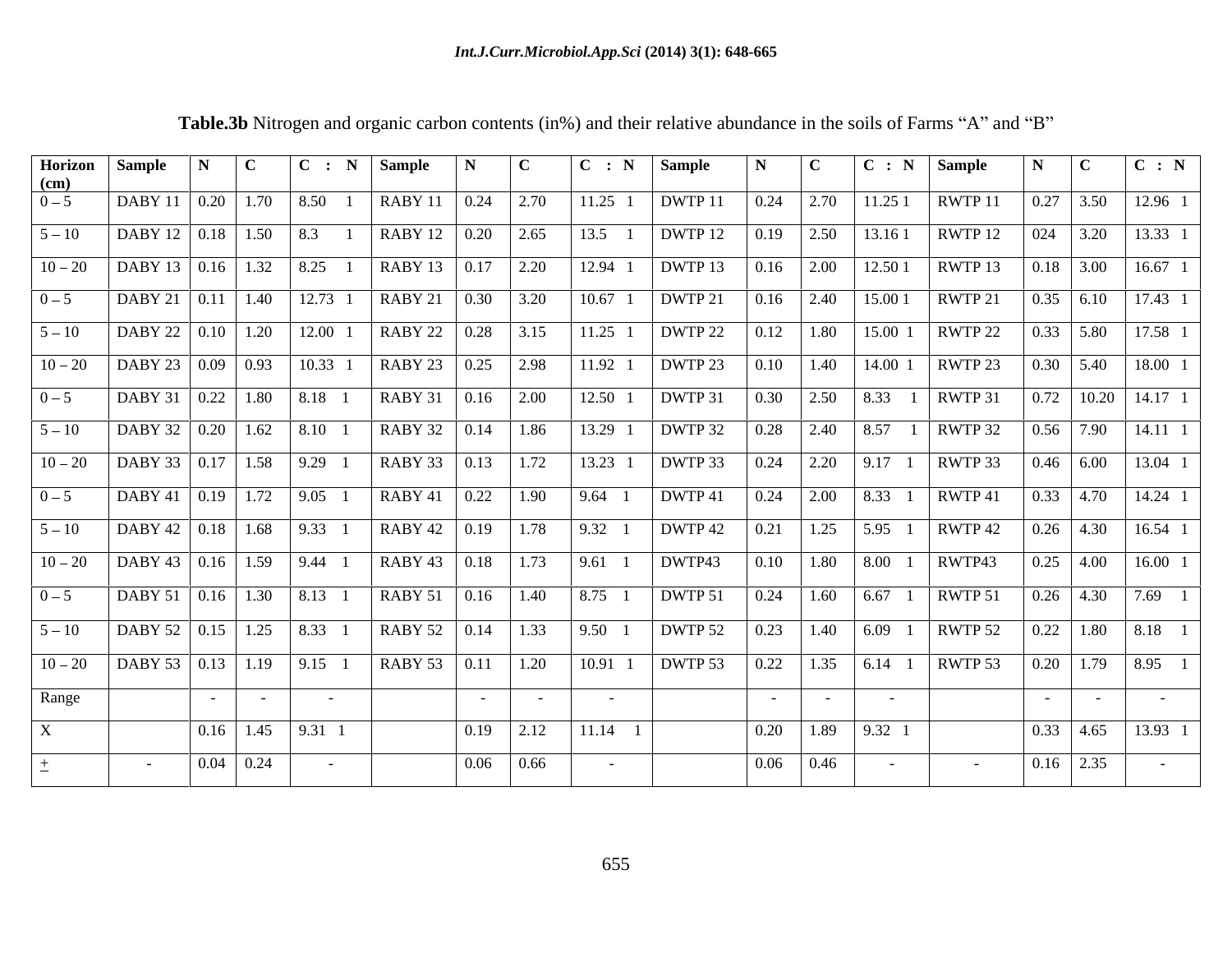| Horizon (cm) Sample |                   | $\mathbf{P}$         | Sample          |                   | Sample  |                  | <b>Sample</b> |                          | Sample $ P $      |                  | <b>Sample</b>      |
|---------------------|-------------------|----------------------|-----------------|-------------------|---------|------------------|---------------|--------------------------|-------------------|------------------|--------------------|
| $0 - 5$             | DABY 11 6.70      |                      | RABY 11         | 11.22             | DWTP 11 | 12.00            | RWTP 11       | 11.60                    | DCLG 11           | 13.90            | RCLG <sub>11</sub> |
| $5 - 10$            | DABY 12   11.10   |                      | RABY 12   10.00 |                   | DWTP 12 | 9.10             | RWTP 12       | 10.90                    | DCLG 12   13.99   |                  | RCLG 12            |
| $10 - 20$           | DABY 13   12.33   |                      | RABY 13   11.40 |                   | DWTP 13 | 13.44            | RWTP 13       | 12.50                    | DCLG 13   14.90   |                  | RCLG 13            |
| $0 - 5$             | DABY 21   $6.44$  |                      | RABY 21   11.60 |                   | DWTP 21 | 16.58            | RWTP 21       | 16.90                    | DCLG 21   16.40   |                  | RCLG <sub>21</sub> |
| $5 - 10$            | DABY 22 8.62      |                      | RABY 22   14.32 |                   | DWTP 22 | 12.32            | RWTP 22       | 12.40                    | DCLG 22   17.80   |                  | RCLG <sub>22</sub> |
| $10 - 20$           | DABY 23   10.00   |                      | RABY 23   13.44 |                   | DWTP 23 | 15.40            | RWTP 23       | 17.60                    | DCLG 23   16.99   |                  | RCLG 23            |
| $0 - 5$             | DABY 31 11.21     |                      | RABY 31   10.66 |                   | DWTP 31 | 13.50            | RWTP 31       | 12.00                    | DCLG 31   8.77    |                  | RCLG 31            |
| $5 - 10$            | DABY 32   10.45   |                      | RABY 32 12.00   |                   | DWTP 32 | 12.65            | RWTP 32       | 12.90                    | $DCLG$ 32   11.00 |                  | RCLG 32            |
| $10 - 20$           | DABY 33   11.00   |                      | RABY 33   12.22 |                   | DWTP 33 | 14.00            | RWTP 33       | 13.20                    | DCLG 33 11.65     |                  | RCLG 33            |
| $0 - 5$             | $DABY 41$ 4.32    |                      | $RABY 41$ 8.23  |                   | DWTP 41 | 10.34            | RWTP 41       | 9.34                     | $DCLG 41$   10.33 |                  | RCLG <sub>41</sub> |
| $5 - 10$            | DABY 42   10.21   |                      | RABY 42   12.00 |                   | DWTP 42 | 12.60            | RWTP 42       | 12.70                    | DCLG 42   11.92   |                  | RCLG 42            |
| $10 - 20$           | $DABY 43$   12.40 |                      | RABY 43   12.43 |                   | DWTP 43 | 11.50            | RWTP 43       | 10.66                    | DCLG 43   12.09   |                  | RCLG <sub>43</sub> |
| $0 - 5$             | DABY 51   10.64   |                      | RABY 51   11.50 |                   | DWTP 51 | 13.66            | RWTP 51       | 12.32                    | DCLG 51   16.80   |                  | RCLG <sub>51</sub> |
| $5 - 10$            | DABY 52   11.70   |                      | RABY 52   11.70 |                   | DWTP 52 | 12.50            | RWTP 52       | 14.63                    | DCLG 52   17.60   |                  | RCLG 52            |
| $10 - 20$           | DABY 53   11.93   |                      | RABY 53   12.50 |                   | DWTP 53 | 14.00            | RWTP 53       | 15.77                    | DCLG 53   17.76   |                  | RCLG 53            |
| RANGE               |                   | $\sim 100$ m $^{-1}$ |                 | $\sim$ $ \sim$    |         | $\sim$ $\sim$    |               | <b>Contract Contract</b> |                   | $\sim$ $-$       |                    |
| $X + S$             |                   | $9.94 + 2.39$        |                 | $11.68 +$<br>1.49 |         | $12.91 \pm 1.85$ |               | $13.03 + 2.02$           |                   | $14.13 \pm 3.14$ |                    |

**Table.4** Concentration (in mg/kg) of extractable phosphorus in the soil samples

The dash (-) means "not applicable."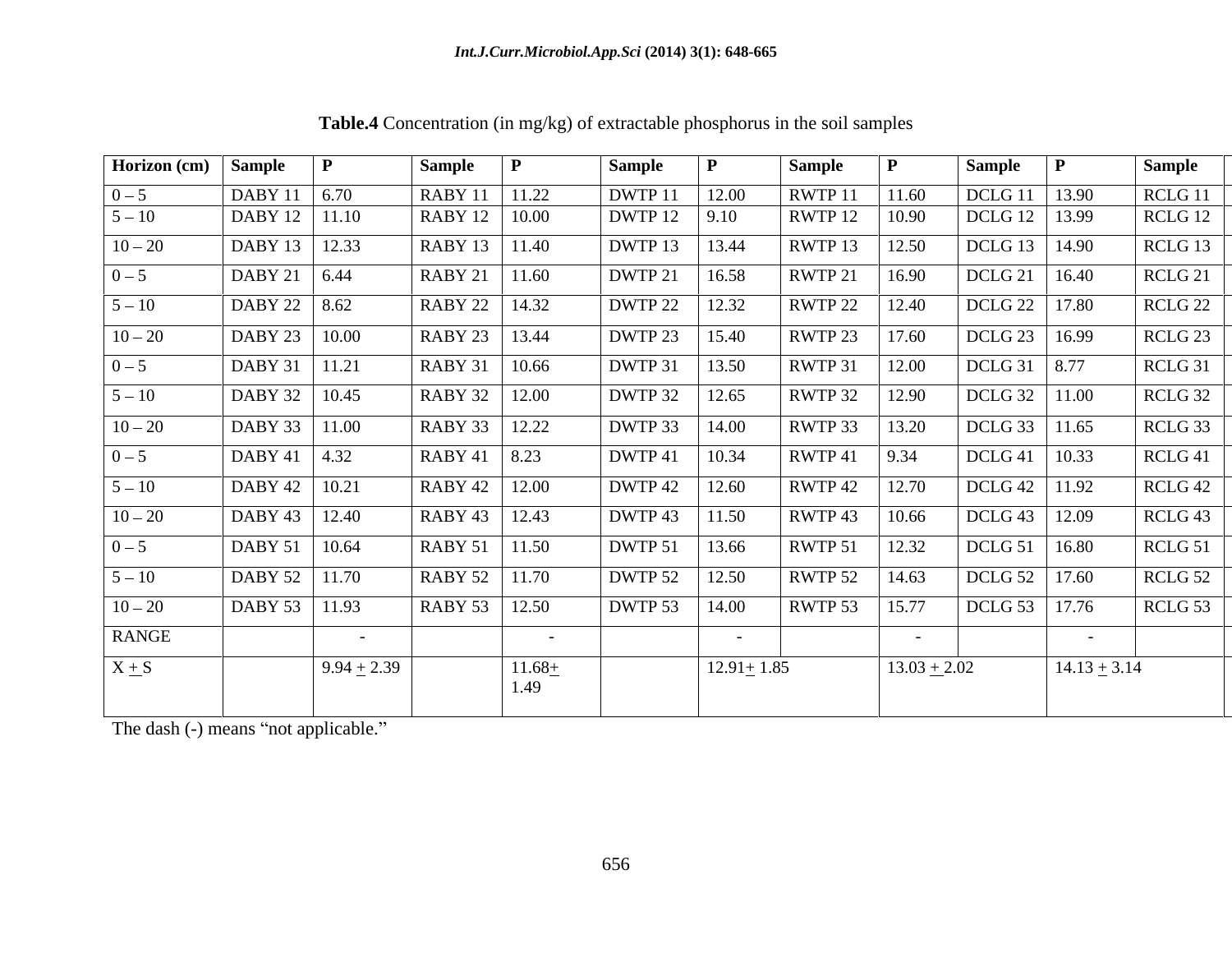| Horizon (cm) | Sample                   | ECEC<br>meq/100g | PBS   | Sample            | ECEC<br>meq/100g | PBS        | Sample            | ECEC<br>meq/100g | PBS                  |
|--------------|--------------------------|------------------|-------|-------------------|------------------|------------|-------------------|------------------|----------------------|
| $0 - 5$      | DABY 11                  | 9.80             | 38.76 | RABY 11           | 9.72             | 38.28      | DWTP 11           | 15.27            | 44.66                |
| $5 - 10$     | DABY 12                  | 9.11             | 36.88 | RABY 12   $9.76$  |                  | 36.48      | DWTP 12   15.26   |                  | 43.58                |
| $10 - 20$    | DABY 13                  | 8.81             | 34.73 | RABY 13   8.73    |                  | 34.58      | DWTP 13   14.40   |                  | 42.01                |
| $0 - 5$      | DABY 21                  | 8.57             | 28.24 | RABY 21   $9.62$  |                  | 36.07      | DWTP 21           | 16.17            | 42.18                |
| $5 - 10$     | DABY 22                  | 8.22             | 27.01 | RABY 22   8.83    |                  | 35.45      | DWTP 22   15.26   |                  | 39.52                |
| $10 - 20$    | DABY 23                  | 7.50             | 21.33 | RABY 23   8.61    |                  | 23.34      | DWTP 23   14.66   |                  | 38.61                |
| $0 - 5$      | DABY 31                  | 8.30             | 31.93 | RABY 31           | 12.80            | 42.27      | DWTP 31           | 14.23            | 33.59                |
| $5 - 10$     | DABY 32                  | 8.18             | 31.54 | RABY 32           | 11.50            | 43.55      | DWTP 32   14.13   |                  | 32.06                |
| $10 - 20$    | DABY 33                  | 7.90             | 24.04 | RABY 33           | 12.30            | 41.30      | DWTP 33   14.10   |                  | 31.56                |
| $0 - 5$      | DABY 41                  | 14.34            | 38.84 | RABY 41           | 11.66            | 42.82      | $DWTP 41$   15.28 |                  | 44.70                |
| $5 - 10$     | DABY 42                  | 13.95            | 38.71 | RABY 42   11.06   |                  | 37.16      | DWTP 42   14.93   |                  | 44.07                |
| $10 - 20$    | DABY 43                  | 12.65            | 28.06 | $RABY 43$   11.11 |                  | 38.79      | DWTP 43   13.25   |                  | 39.62                |
| $0 - 5$      | DABY 51                  | 8.74             | 30.21 | RABY 51   11.11   |                  | 38.79      | DWTP 51   14.35   |                  | 40.42                |
| $5 - 10$     | DABY 52                  | 8.62             | 29.23 | RABY 52   10.97   |                  | 31.63      | DWTP 52   14.11   |                  | 39.69                |
| $10 - 20$    | DABY 53                  | 8.19             | 27.96 | RABY 53 97.77     |                  | 27.84      | DWTP 53   14.02   |                  | 38.66                |
| Range        | $\sim$ $ \sim$           | $\sim$           |       |                   | $\sim$ $-$       | $\sim$     |                   | $\sim$           | $\sim$               |
|              |                          | 8.93             | 30.16 |                   | 10.62            | 36.42      |                   | 14.61            | 39.66                |
|              | <b>Contract Contract</b> | $\sim$ $-$       |       |                   | $\sim$ $-$       | $\sim$ $-$ |                   | $\sim$ $-$       | $\sim 100$ m $^{-1}$ |

Table.5a Effective cation exchange capacity for Farm "A" and dry-season Farm "B" soil samples

The dash (-) means "not applicable.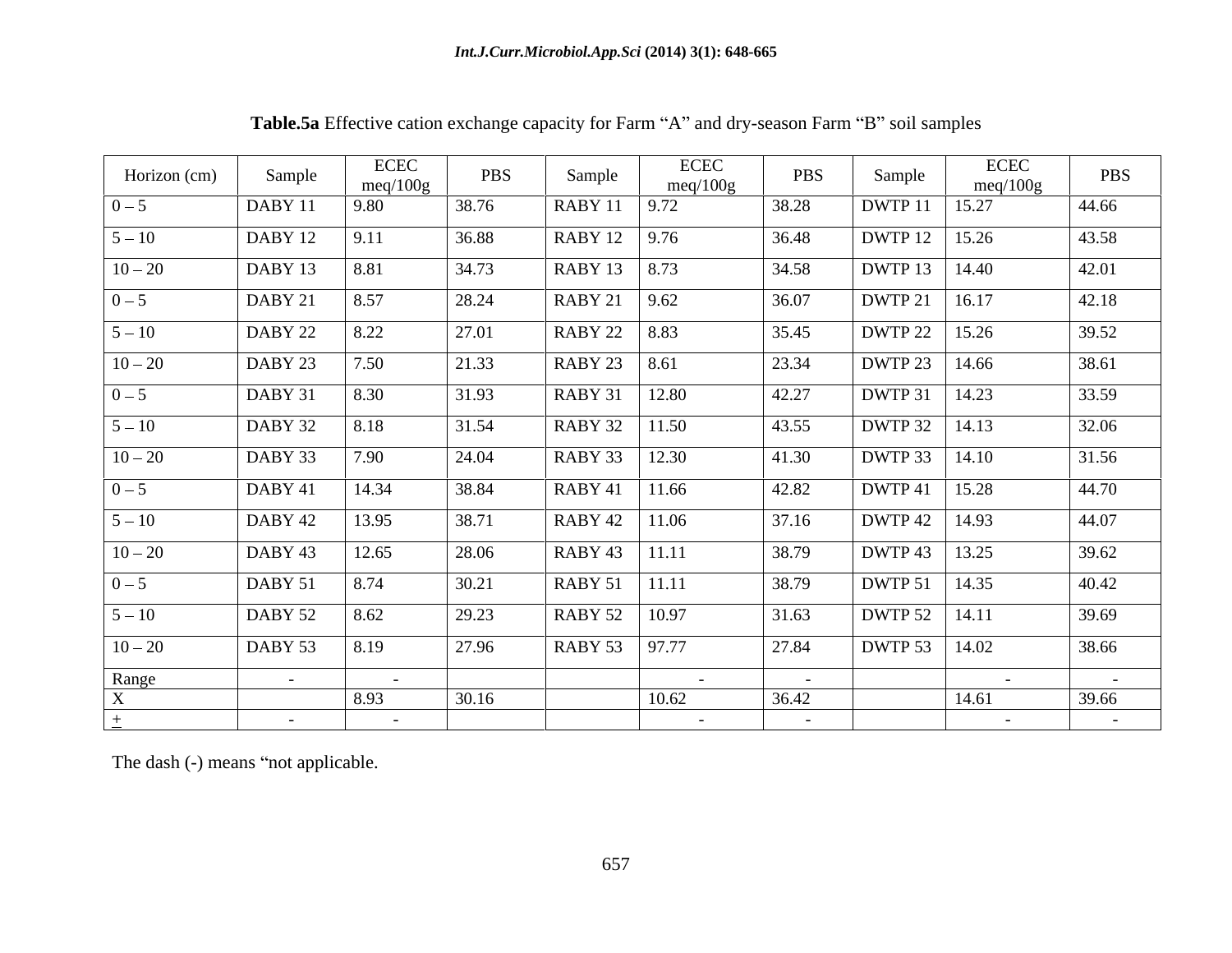| Horizon (cm) $\vert$ Sample |                | ECEC meq/100g   $PBS$ |        | Sample             | ECEC meq/100g | <b>PBS</b> | Sample             | ECEC meq/100g   PBS |                |
|-----------------------------|----------------|-----------------------|--------|--------------------|---------------|------------|--------------------|---------------------|----------------|
| $0 - 5$                     | RWTP 11        | 13.14                 | 39.50  | DCLG 11            | 13.72         | 46.14      | RCLG 11            | 17.95               | 49.86          |
| $5 - 10$                    | RWTP 12        | 12.76                 | 39.29  | DCLG 12            | 11.81         | 42.00      | RCLG 12            | 14.49               | 40.65          |
| $10 - 20$                   | RWTP 13        | 12.30                 | 30.89  | DCLG 13            | 11.51         | 36.11      | RCLG 13            | 14.06               | 30.90          |
| $0 - 5$                     | RWTP 21        | 13.46                 | 37.96  | DCLG <sub>21</sub> | 13.79         | 47.79      | RCLG 21            | 13.89               | 41.68          |
| $5 - 10$                    | RWTP 22        | 13.24                 | 37.69  | DCLG 22            | 12.10         | 42.48      | RCLG 22            | 13.87               | 39.43          |
| $10 - 20$                   | RWTP 23        | 13.17                 | 37.28  | DCLG <sub>23</sub> | 11.94         | 38.86      | RCLG <sub>23</sub> | 13.75               | 38.18          |
| $0 - 5$                     | RWTP 31        | 12.91                 | 40.74  | DCLG 31            | 10.40         | 49.52      | RCLG 31            | 13.59               | 46.65          |
| $5 - 10$                    | RWTP 32        | 12.80                 | 40.63  | DCLG 32            | 10.21         | 48.58      | RCLG 32            | 12.76               | 42.00          |
| $10 - 20$                   | RWTP 33        | 12.25                 | 40.00  | DCLG 33            | 10.10         | 46.53      | RCLG 33            | 12.48               | 41.11          |
| $0 - 5$                     | RWTP 41        | 12.39                 | 41.08  | DCLG <sub>41</sub> | 10.02         | 46.61      | $RCLG$ 41          | 15.55               | 48.55          |
| $5 - 10$                    | RWTP 42        | 12.20                 | 40.49  | DCLG 42            | $9.96$        | 42.27      | RCLG 42            | 12.44               | 42.12          |
| $10 - 20$                   | RWTP 43        | 11.27                 | 37.89  | DCLG 43            | 9.75          | 42.05      | RCLG <sub>43</sub> | 12.40               | 41.13          |
| $0 - 5$                     | RWTP 51        | 11.56                 | 52.42  | DCLG 51            | 9.54          | 50.73      | RCLG 51            | 14.53               | 51.48          |
| $5 - 10$                    | RWTP 52        | 11.55                 | 44.16  | DCLG 52            | 9.57          | 49.32      | RCLG 52            | 14.42               | 44.17          |
| $10 - 20$                   | RWTP 53        | 11.28                 | 42.38  | DCLG 53            | 9.31          | 48.44      | RCLG <sub>53</sub> | 14.17               | 30.84          |
| Range                       | $\sim$ $ \sim$ | $\sim$ $-$            | $\sim$ |                    | $\sim$        | $\sim$ $-$ |                    | $\sim$              | $\sim$         |
|                             |                | 2.42                  | 40.09  |                    | 11.66         | 45.10      |                    | 14.02               | 42.52          |
|                             | $\sim$ $\sim$  | $\sim$ $-$            |        |                    | $\sim$ $-$    | $\sim$ $-$ |                    | $\sim$ $-$          | $\sim$ $ \sim$ |

Table.5b Effective cation exchange capacity for rainy -season Farm "B" and Farm "C" soil samples

The value of exchangeable bases and total acidy (in meq/100g) are contained in M.Tech Thesis, Modibbo Adama University of Technology, Yola, Nigeria. The dash (-) means "not applicable."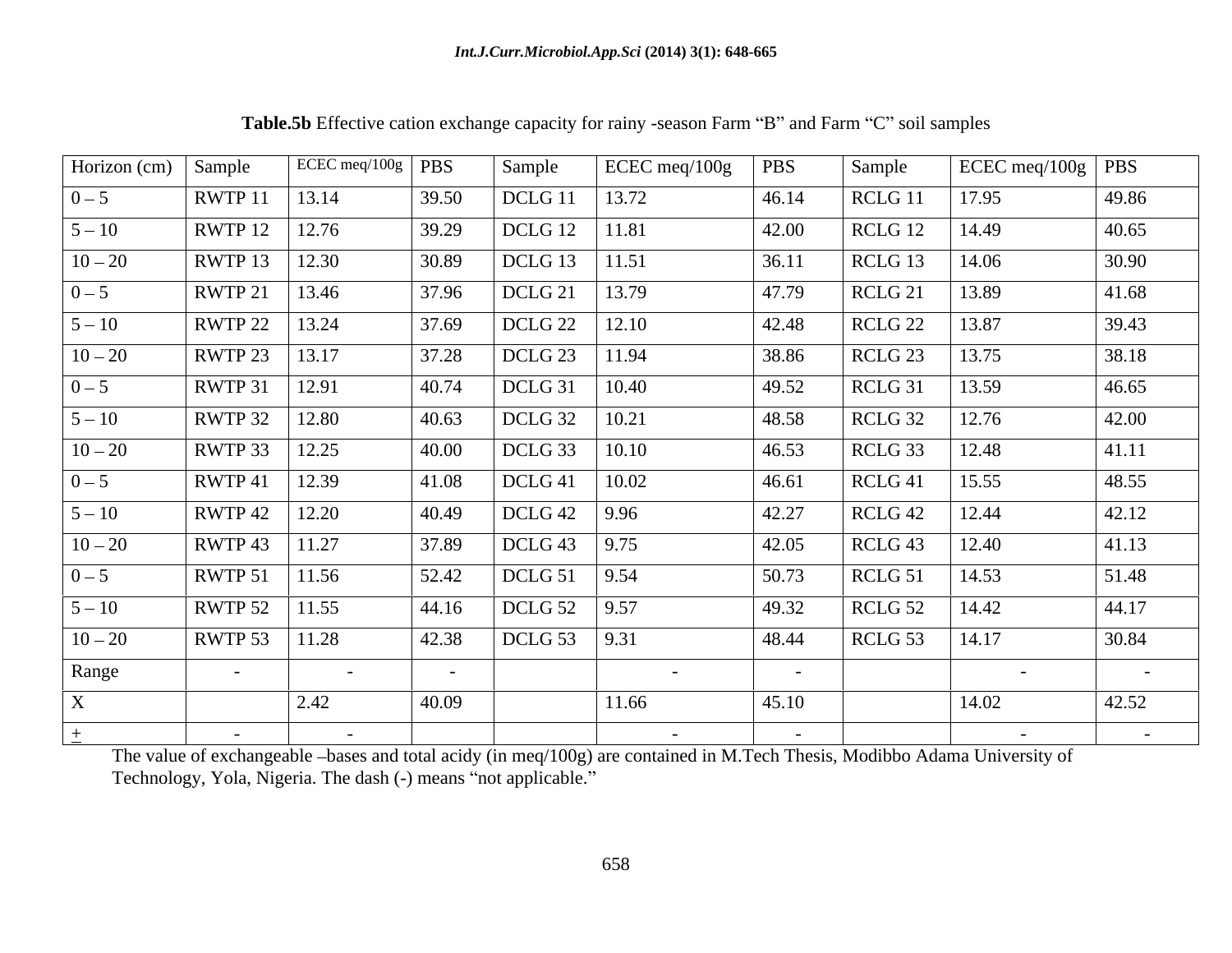| Farm                                              | Sample type  | <b>PBS</b>    | pH                        |
|---------------------------------------------------|--------------|---------------|---------------------------|
| $66 \wedge 22$<br>$\mathbf{A}$                    | Dry season   | $30.16\,$     | - -<br>$\cup$ ., $\prime$ |
|                                                   | Rainy season | 36.42         | 0.1                       |
| $\left($ $\left($ $\mathbf{D}$ $\right)$ $\left($ | Dry season   | 39.66         | 0.1                       |
|                                                   | Rainy season | 40.09         | - -<br>$\cup$ . $\prime$  |
| $\mathcal{L}(\mathcal{L}^{(1)})$                  | Dry season   | 45.10         | 0.3                       |
|                                                   | Rainy season | 1252<br>−∠…∠∠ |                           |

### **Table.6** Relation between PBS and pH values

Table.7a Concentration (in mg/kg) of calcium and magnesium and their relative abundance in the soil samples of Farms "A" and "B"

| DABY 11   704.20   398.67   1.77 1   RABY 11   1234.01   260.00   4.75 1   DWTP 11   964.31<br>286.31<br>$3.37 \quad 1 \quad \text{RWTP} \quad 11 \quad 600.51$<br>218.70<br>2.75<br>DABY 12   760.00   316.53   2.40 1   RABY 12   984.60   430.72   2.29 1   DWTP 12   750.90   400.44<br>$1.88 \quad 1$   RWTP 12   776.63<br>329.78<br>12.35<br>DABY 13   650.90   580.71   1.12 1   RABY 13   529.90   492.66   1.08 1   DWTP 13   1420.90   316.53   4.49 1   RWTP 13   690.32<br>1.17<br>DABY 21   840.60   432.00   1.95 1   RABY 21   890.00   411.00   2.17 1   DWTP 21   860.22   398.78   2.16 1   RWTP 21   1600.52   378.25<br>DABY 22   660.74   420.96   1.20 1   RABY 22   680.42   425.69   1.60 1   DWTP 22   600.78<br>586.39<br>RWTP 22 1000.62<br>$1.02 \quad 1$<br>12.66<br>DABY 23   540.78   420.60   1.29 1   RABY 23   400.51   280.00   1.43 1   DWTP 23   1500.00   320.66<br>$ 4.68 \t1$ RWTP 23   990.44<br>490.00<br>DABY 31   840.60   360.50   2.33 1   RABY 31   980.44   300.46   3.26 1   DWTP 31   1200.89   432.88<br>  2.77 1   RWTP 31   1323.48   329.69   4.01  <br>  900.00   342.89   2.62 1   RABY 32   1342.60   420.58   3.19 1   DWTP 32   1000.73   347.89<br>  2.88 1   RWTP 32   1123.73   306.98<br>DABY 32<br>3.66<br>$\left[\right.960.00\left.\right.1400.78\left.\right.\right.240\left.\right.1\left.\right.18ABY33\left.\right.890.88\left.\right.1600.48\left.\right.1.49\left.\right.1\left.19000\right.1\left.00000\right.10003\right.10000$<br>$3.03 \quad 1$ RWTP 33 890.61<br>749.23   1.11<br>DABY 41   860.42   694.20   1.24 1   RABY 41   600.92   762.63   1.07 1   DWTP 41   1111.12   540.69<br>$2.05 \quad 1 \quad \text{RWTP } 41 \quad 789.62$<br>630.59 |          | Horizon (cm) Sample | Mg | $Ca: Mg$ Sample | Ca | Ca: | Sample | Ca | Mg | Ca: Mg   Sample   Ca | Mg | $ $ Ca :<br>Mg |
|-------------------------------------------------------------------------------------------------------------------------------------------------------------------------------------------------------------------------------------------------------------------------------------------------------------------------------------------------------------------------------------------------------------------------------------------------------------------------------------------------------------------------------------------------------------------------------------------------------------------------------------------------------------------------------------------------------------------------------------------------------------------------------------------------------------------------------------------------------------------------------------------------------------------------------------------------------------------------------------------------------------------------------------------------------------------------------------------------------------------------------------------------------------------------------------------------------------------------------------------------------------------------------------------------------------------------------------------------------------------------------------------------------------------------------------------------------------------------------------------------------------------------------------------------------------------------------------------------------------------------------------------------------------------------------------------------------------------------------------|----------|---------------------|----|-----------------|----|-----|--------|----|----|----------------------|----|----------------|
| $5 - 10$<br>$10 - 20$<br>$0 - 5$<br>$5 - 10$<br>$10 - 20$<br>$0 - 5$<br>$5 - 10$<br>$10 - 20$<br>$0 - 5$                                                                                                                                                                                                                                                                                                                                                                                                                                                                                                                                                                                                                                                                                                                                                                                                                                                                                                                                                                                                                                                                                                                                                                                                                                                                                                                                                                                                                                                                                                                                                                                                                            | $0 - 5$  |                     |    |                 |    |     |        |    |    |                      |    |                |
|                                                                                                                                                                                                                                                                                                                                                                                                                                                                                                                                                                                                                                                                                                                                                                                                                                                                                                                                                                                                                                                                                                                                                                                                                                                                                                                                                                                                                                                                                                                                                                                                                                                                                                                                     |          |                     |    |                 |    |     |        |    |    |                      |    |                |
|                                                                                                                                                                                                                                                                                                                                                                                                                                                                                                                                                                                                                                                                                                                                                                                                                                                                                                                                                                                                                                                                                                                                                                                                                                                                                                                                                                                                                                                                                                                                                                                                                                                                                                                                     |          |                     |    |                 |    |     |        |    |    |                      |    |                |
|                                                                                                                                                                                                                                                                                                                                                                                                                                                                                                                                                                                                                                                                                                                                                                                                                                                                                                                                                                                                                                                                                                                                                                                                                                                                                                                                                                                                                                                                                                                                                                                                                                                                                                                                     |          |                     |    |                 |    |     |        |    |    |                      |    |                |
|                                                                                                                                                                                                                                                                                                                                                                                                                                                                                                                                                                                                                                                                                                                                                                                                                                                                                                                                                                                                                                                                                                                                                                                                                                                                                                                                                                                                                                                                                                                                                                                                                                                                                                                                     |          |                     |    |                 |    |     |        |    |    |                      |    |                |
|                                                                                                                                                                                                                                                                                                                                                                                                                                                                                                                                                                                                                                                                                                                                                                                                                                                                                                                                                                                                                                                                                                                                                                                                                                                                                                                                                                                                                                                                                                                                                                                                                                                                                                                                     |          |                     |    |                 |    |     |        |    |    |                      |    |                |
|                                                                                                                                                                                                                                                                                                                                                                                                                                                                                                                                                                                                                                                                                                                                                                                                                                                                                                                                                                                                                                                                                                                                                                                                                                                                                                                                                                                                                                                                                                                                                                                                                                                                                                                                     |          |                     |    |                 |    |     |        |    |    |                      |    |                |
|                                                                                                                                                                                                                                                                                                                                                                                                                                                                                                                                                                                                                                                                                                                                                                                                                                                                                                                                                                                                                                                                                                                                                                                                                                                                                                                                                                                                                                                                                                                                                                                                                                                                                                                                     |          |                     |    |                 |    |     |        |    |    |                      |    |                |
|                                                                                                                                                                                                                                                                                                                                                                                                                                                                                                                                                                                                                                                                                                                                                                                                                                                                                                                                                                                                                                                                                                                                                                                                                                                                                                                                                                                                                                                                                                                                                                                                                                                                                                                                     |          |                     |    |                 |    |     |        |    |    |                      |    |                |
|                                                                                                                                                                                                                                                                                                                                                                                                                                                                                                                                                                                                                                                                                                                                                                                                                                                                                                                                                                                                                                                                                                                                                                                                                                                                                                                                                                                                                                                                                                                                                                                                                                                                                                                                     |          |                     |    |                 |    |     |        |    |    |                      |    |                |
| DABY 42   900.27   250.40   3.60 1   RABY 42   1000.82   200.00   5.00 1   DWTP 42   890.33   268.45<br>$\vert$ 3.32 1   RWTP 42   1570.66   362.45   4.33                                                                                                                                                                                                                                                                                                                                                                                                                                                                                                                                                                                                                                                                                                                                                                                                                                                                                                                                                                                                                                                                                                                                                                                                                                                                                                                                                                                                                                                                                                                                                                          | $5 - 10$ |                     |    |                 |    |     |        |    |    |                      |    |                |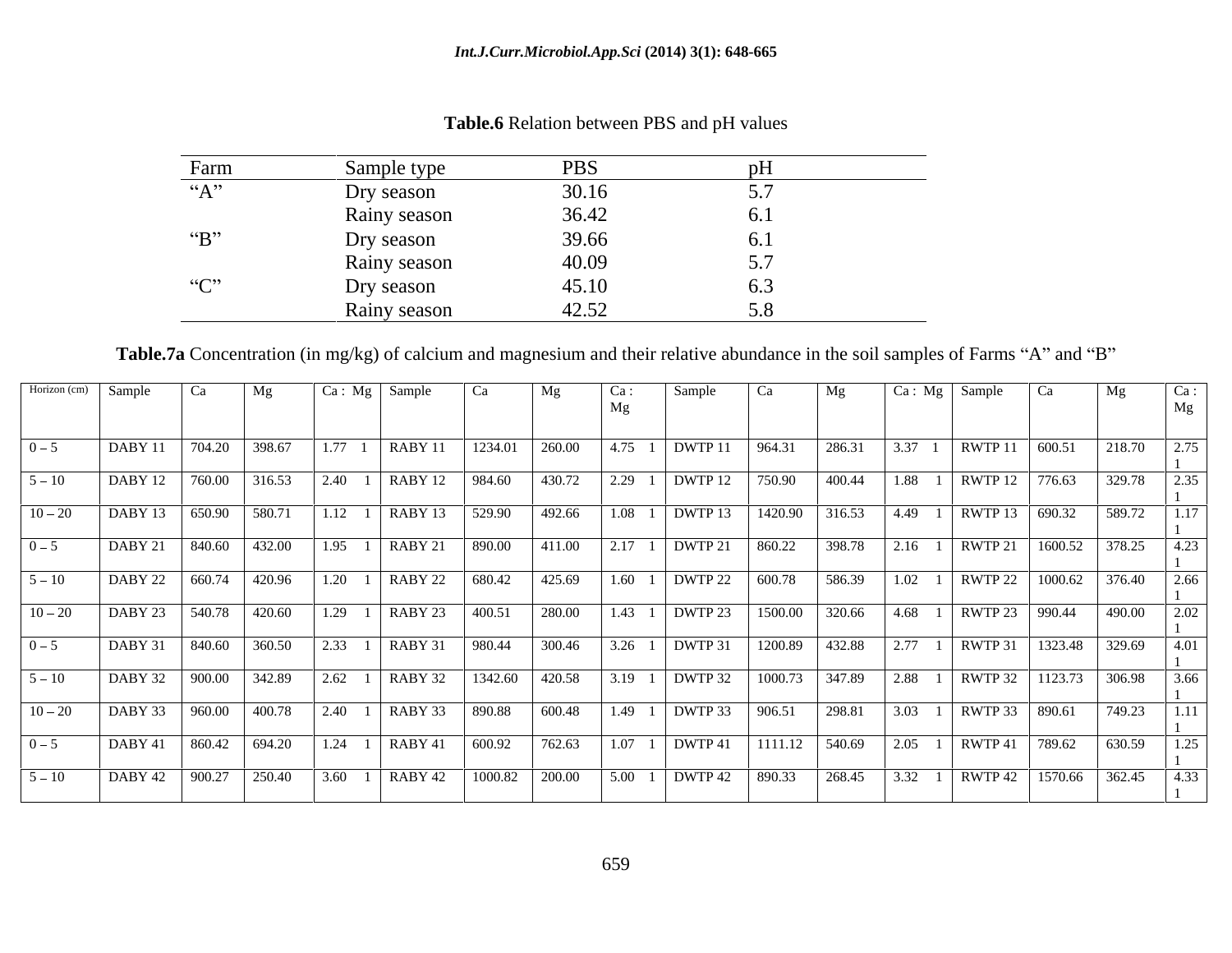|       |  |      |  |      | 10-20 DABY 43 1200.74 400.60 3.00 1 RABY 43 1400.52 436.70 3.21 1 DWTP 43 900.33 378.22 2.38 1 RWTP 43 890.40 390.24 2.28 |  |      |  |  |
|-------|--|------|--|------|---------------------------------------------------------------------------------------------------------------------------|--|------|--|--|
|       |  |      |  |      | DABY 51 896.88 324.94 2.75 1 RABY 51 790.62 324.86 2.43 1 DWTP 51 1246.00 380.41 3.281 1 RWTP 51 966.39 298.72 3.24       |  |      |  |  |
| - 10  |  |      |  |      | DABY 52 1006.45 368.72 2.73 1 RABY 52 1260.75 266.72 4.73 1 DWTP 52 900.31 260.59 3.45 1 RWTP 52 1000.28 300.42 3.33      |  |      |  |  |
|       |  |      |  |      | 1007.90 404.60 2.49 1 RABY 53 998.36 325.72 3.07 1 DWTP 53 1192.82 389.26 3.06 1 RWTP 53 966.36 290.77 3.32               |  |      |  |  |
| Range |  |      |  |      |                                                                                                                           |  |      |  |  |
|       |  | 2.04 |  | 2.14 |                                                                                                                           |  | 2.99 |  |  |
|       |  |      |  |      |                                                                                                                           |  |      |  |  |

The value of exchangeable bases and total acidy (in meq/100g) are contained in M.Tech Thesis, Modibbo Adama University of Technology, Yola, Nigeria. The dash (-) means "not applicable."

| Horizon                           | Sample             | Ca      | Mg     |      | Ca : Mg | Sample             | C <sup>a</sup> | Mg     | $\boxed{\text{Ca : Mg}}$ |
|-----------------------------------|--------------------|---------|--------|------|---------|--------------------|----------------|--------|--------------------------|
| $\frac{\text{(cm)}}{\text{(cm)}}$ |                    |         |        |      |         |                    |                |        |                          |
| $0 - 5$                           | DCLG <sub>11</sub> | 1500.00 | 300.44 | 5.00 |         | RCLG 11            | 1486.96        | 300.14 | $ 4.95\rangle$           |
| $5 - 10$                          | DCLG 12            | 1000.98 | 300.00 | 3.34 |         | RCLG 12            | 1266.40        | 340.14 | 3.72                     |
| $10 - 20$                         | DCLG 12            | 964.30  | 280.68 | 3.44 |         | RCLG <sub>13</sub> | 1000.00        | 408.60 | 2.45                     |
| $0 - 5$                           | DCLG <sub>21</sub> | 860.23  | 320.45 | 2.69 |         | RCLG <sub>21</sub> | 920.00         | 280.63 | 3.28                     |
| $5 - 10$                          | DCLG <sub>22</sub> | 1420.66 | 290.50 | 4.89 |         | RCLG <sub>22</sub> | 1112.90        | 350.77 | 3.17                     |
| $10 - 20$                         | DCLG <sub>23</sub> | 860.32  | 400.30 | 2.15 |         | RCLG <sub>23</sub> | 706.32         | 320.30 | 2.21                     |
| $0 - 5$                           | DCLG 31            | 1200.32 | 560.90 | 2.14 |         | RCLG <sub>31</sub> | 1300.42        | 510.26 | 2.55                     |
| $5 - 10$                          | DCLG 32            | 900.00  | 432.90 | 2.08 |         | RCLG 32            | 1360.83        | 672.60 | 2.02                     |
| $10 - 20$                         | DCLG 33            | 1320.91 | 420.66 | 3.14 |         | RCLG 33            | 1198.66        | 500.76 | 2.39                     |
| $0 - 5$                           | DCLG <sub>41</sub> | 890.65  | 267.44 | 3.33 |         | RCLG <sub>41</sub> | 1206.40        | 580.98 | 2.08                     |
| $5 - 10$                          | DCLG 42            | 760.90  | 420.45 | 1.81 |         | RCLG 42            | 980.78         | 499.65 | 1.96                     |

Table.7b Concentration (in management/kg) of calcium and magnesium and their relative abundance in the soil samples of Farm "C"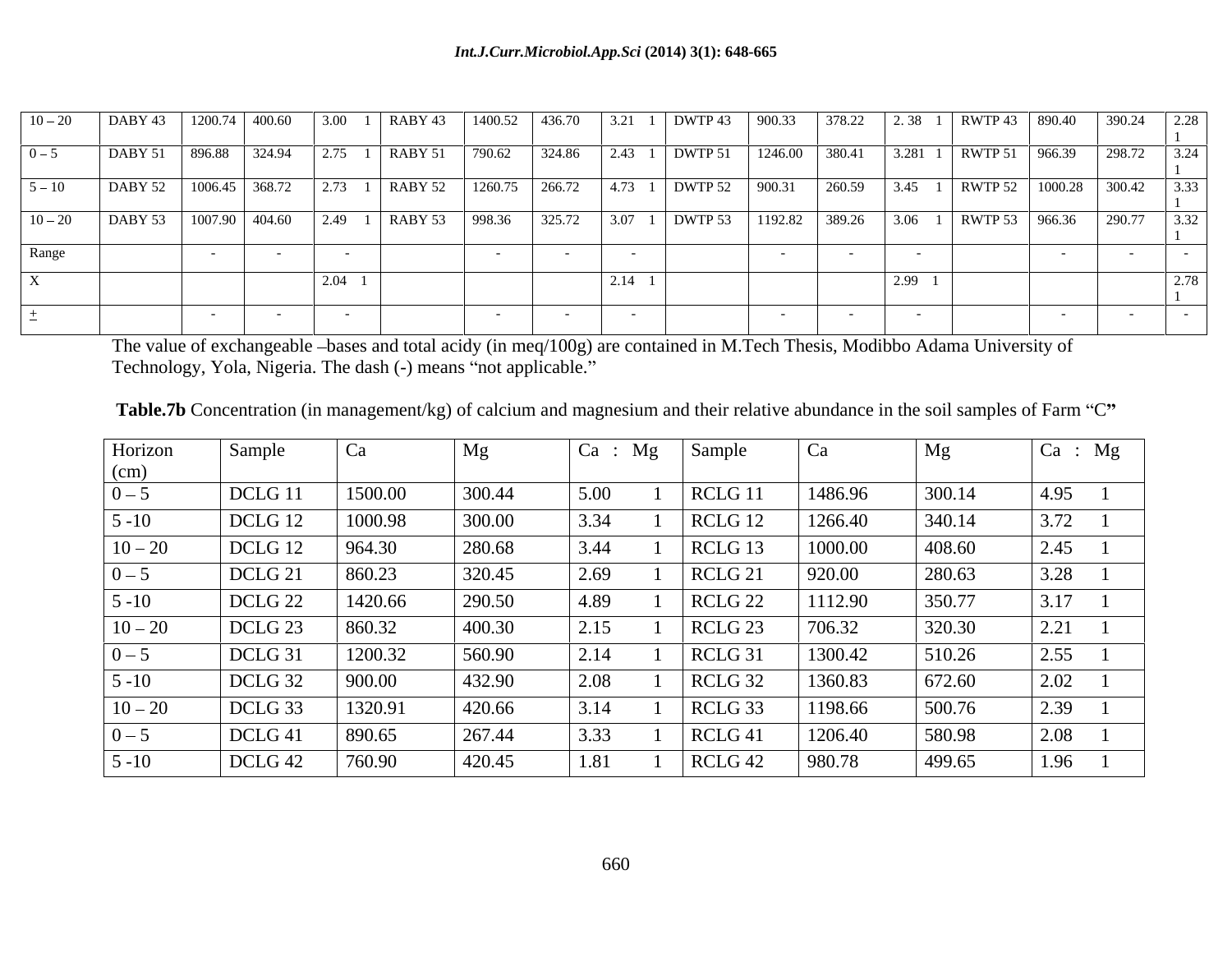| $10 - 20$ | DCLG <sub>43</sub> | 860.70                   | 430.33 | 2.00 | $RCLG$ 43 | 930.45  | 370.98 | 2.51 |  |
|-----------|--------------------|--------------------------|--------|------|-----------|---------|--------|------|--|
| $0 - 5$   | DCLG 51            | 1200.33                  | 890.45 | 1.35 | $RCLG$ 51 | 1260.72 | 490.00 | 2.57 |  |
| $5 - 10$  | DCLG 52            | 734.45                   | 732.73 | 1.00 | $RCLG$ 52 | 1000.53 | 500.01 | 2.00 |  |
| $10 - 20$ | DCLG 53            | 864.44                   | 734.89 | 1.18 | $RCLG$ 53 | 977.67  | 650.32 | 1.50 |  |
| Range     |                    | $\overline{\phantom{0}}$ |        |      |           |         |        |      |  |
|           |                    |                          |        | 2.64 |           |         |        | 2.62 |  |
| $\pm S$   |                    |                          |        |      |           |         |        |      |  |

The dash (-) means "not applicable"

|                                                                     | <b>Table.8</b> Ranking of mean fertility indices of the soils |               |                          |                 |             |                                      |  |
|---------------------------------------------------------------------|---------------------------------------------------------------|---------------|--------------------------|-----------------|-------------|--------------------------------------|--|
|                                                                     |                                                               |               | Farms                    |                 |             |                                      |  |
|                                                                     | (4.12)                                                        |               | $\mathbf{G}(\mathbf{D})$ |                 | (67)        |                                      |  |
| Mean property                                                       | $Dry-$                                                        | Rainy-        | $Dry-$                   |                 |             | Rainy-season Dry-season Rainy-season |  |
|                                                                     | season                                                        | season        | season                   |                 |             |                                      |  |
| $CEC$ (meq/100g)                                                    | $8.93^{\text{T}}$                                             | $10.67^2$     | $14.61^{\circ}$          | $12.42^{4}$     | $11.66^{3}$ | $14.02^{\circ}$                      |  |
|                                                                     | $5.7^{3}$                                                     | $6.1^{\circ}$ |                          | $5.7^3$         | $6.3^{6}$   |                                      |  |
| pH $(H_2O)$<br>C/N Ratio                                            | 9.31 <sup>1</sup>                                             | $11.14^3$     | $9.32^{2}$               | $13.93^{\circ}$ | $12.12^{4}$ | $15.70^{\circ}$                      |  |
| Available P (mg/kg)                                                 | 9.99 <sup>1</sup>                                             | $11.60^2$     | $12.91^3$                | $13.03^{4}$     | $14.11^{6}$ | $13.11^5$                            |  |
|                                                                     | 9.47                                                          | $12.50^3$     | $8.90^{1}$               | $8.93^{2}$      | $12.43^4$   | $15.80^{\circ}$                      |  |
| Conductivity<br>(X10 <sup>2</sup> uScm <sup>-1)</sup><br>C/Mg Ratio | 2.04 <sup>1</sup>                                             | $2.14^{2}$    | $2.99^{6}$               | $2.78^{5}$      | $2.64^{4}$  | $2.62^{3}$                           |  |
|                                                                     |                                                               |               |                          |                 |             |                                      |  |
| <b>Ranking Total</b>                                                | 10                                                            | -19           |                          | 23              |             | 29                                   |  |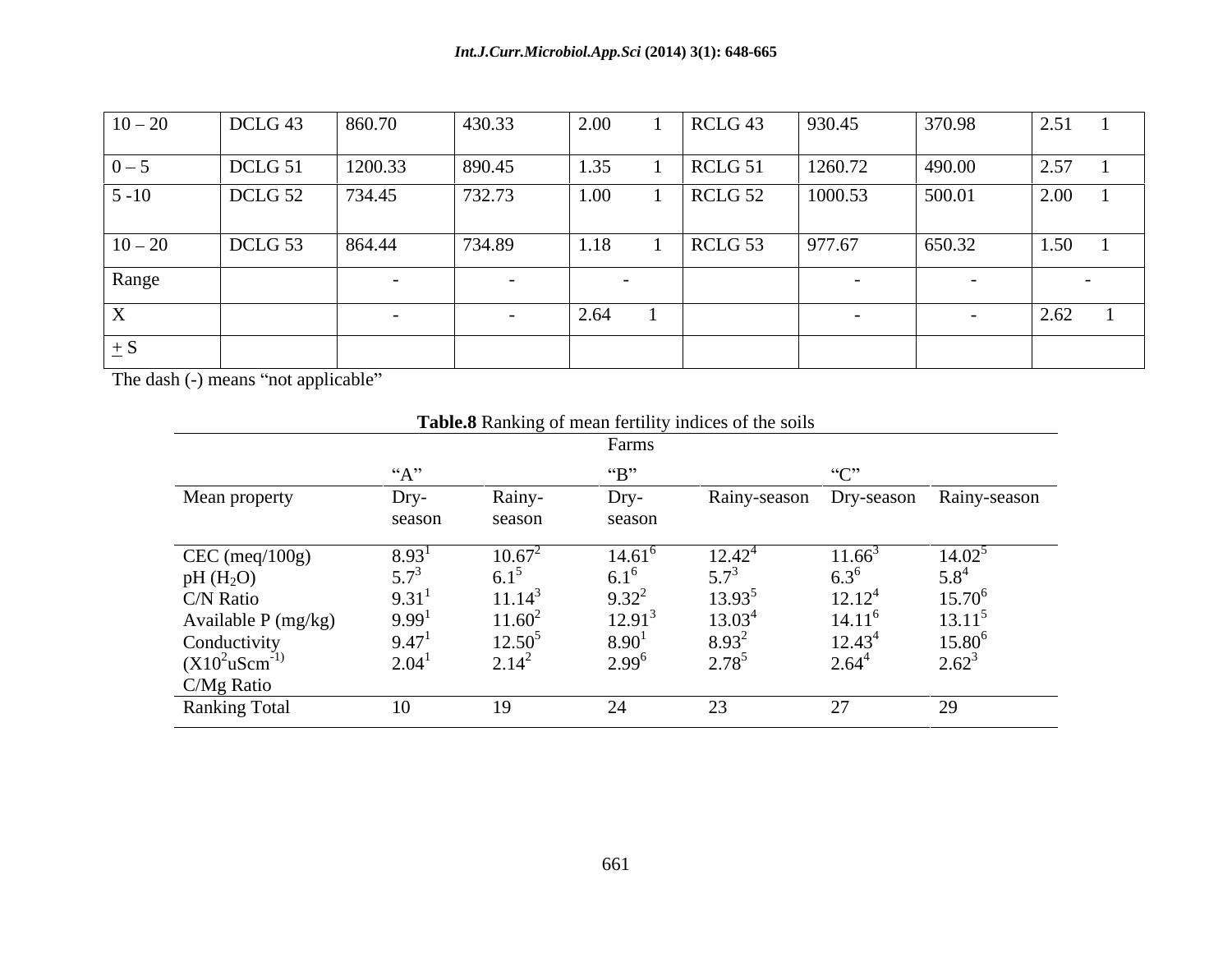

**Figure.1** Rice farms in Yola metropolis, Adamawa State, Nigeria

**Figure.2** Rice farms in Yola metropolis, Adamawa State, Nigeria

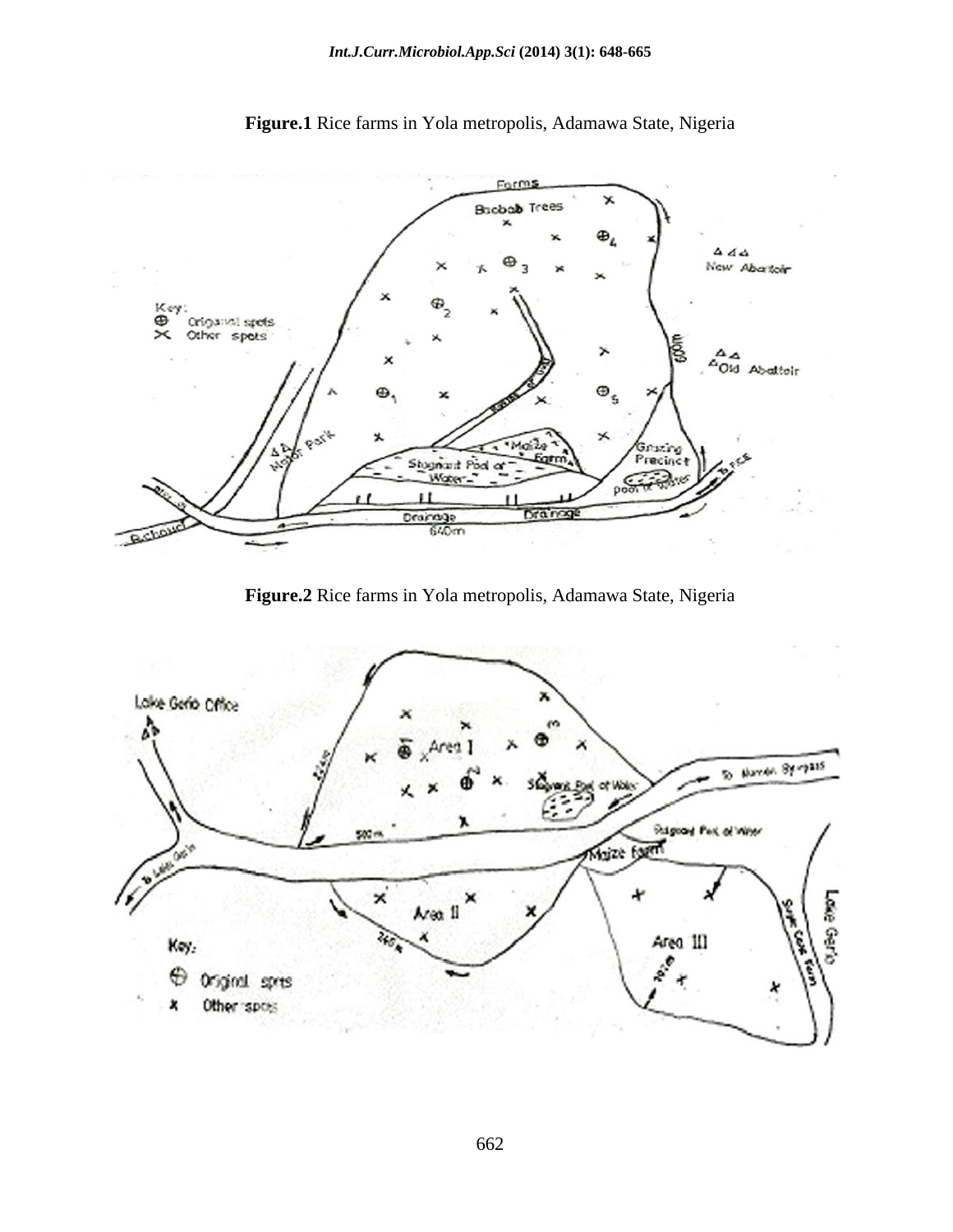

**Figure.2** Rice farms in Yola metropolis, Adamawa State, Nigeria

expected rice yield would most probably be low. The low Ca/Mg values are studied. Seemingly deficient in most

Table 6 shows the mean clay activity of the soils. The high value of 124 per cent appeared to be suspect and was rejected based on Quest at three confidence levels of Q90, Q95 and Q99. These low values<br>are responsible for sharp decline of soil Farm " $C_R$ " > Farm " $C_D$ " > Farm " $B_D$ " > are responsible for sharp decline of soil Farm " $C_R$ " > Farm " $C_D$ " > Farm " $B_R$ " > Farm " $A_R$ " > Farm " $A_D$ " organic matter during farming and low rice plant yield which becomes more pronounced with intensive continuous<br>  $D =$  dry season, and<br>  $D =$  dry season, and cropping (Kang, and Juo, 1986).  $\begin{array}{ccc}\n\mathbf{D} & \equiv & \text{ary season, a} \\
\mathbf{R} & = & \text{rainy season}\n\end{array}$ 

indicative of the fact that either Ca or Mg evident that calcium, magnesium as well both is deficient in the soils of the area as organic-carbon contents were studied.<br>Seemingly deficient in most soils. **Clay Activity** performances in these soils of interest, recorded for dry-season farm "A" required or mandatory. Furthermore, based From the results obtained in this research, and the discussion on there from, it is as organic-carbon contents were seemingly deficient in most soils. Consequently, for better rice  $-$  crop some ameliorative amendments of the soils via supplementary liming in tandem with organic manure applications will be on the ranking of soil fertility indices (Table 8) the expected rice yield would be:

> Farm " $C_R$ " > Farm " $C_D$ " > Farm " $B_D$ " > Farm " $B_R$ " > Farm " $A_R$ " > Farm " $A_D$ " Where **We have a structure of the structure**  $\mathbf{W}$  and  $\mathbf{W}$  are  $\mathbf{W}$  and  $\mathbf{W}$  are  $\mathbf{W}$  and  $\mathbf{W}$  are  $\mathbf{W}$  and  $\mathbf{W}$  are  $\mathbf{W}$  and  $\mathbf{W}$  are  $\mathbf{W}$  and  $\mathbf{W}$  are  $\mathbf{W}$  and  $\mathbf{W}$

 $D =$  dry season, and  $R =$  rainy season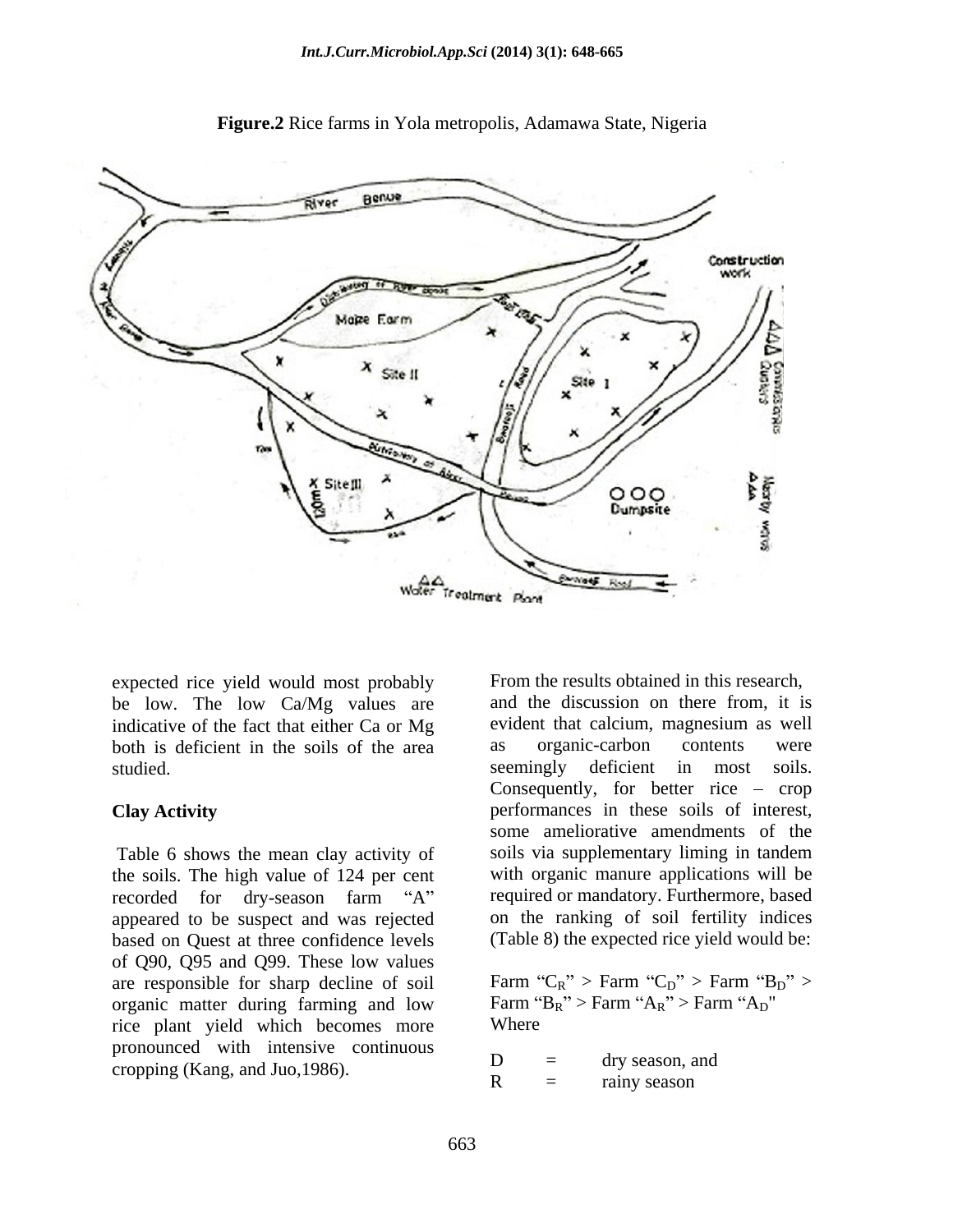- Abe, S.S., Buri, M.M., Issaka, R.N.,
- Bariadi, Tanzania. American Eurasian
- Beyronthy, C.A., Wells, B.R., Norman, Nigeria". The contributions of R.J., Marvel, J.N. and Pillow, J.A.
- Botiono, A., Kihara, J., Vanlauwe, B., Mahapatra, I.C., Panda, N., Mitra, G.N. Waswa, B., Kimetu, J. 2006. Siol
- Bray, R.H. and Kurtz, L.T. 1945.
- Cambridge, London. ECA (Economic Sustainable Development. ECR. Addis
- Day, P.R. 1965. Particle Fractionation and
- Hodges, S.C. 2002. Soil Fertility Basics, University. Retrieved 3rd August2012.
- IFAD, 1994. Multi-stage agricultural

**References** evaluation report. 2 volumes, evaluation report. 2 volumes, International Fund for Agricultural Development, Rome, Italy.

- Kiepe, P. and Wakatsuki, T. 2010. Soil IITA (International Institute for Tropical Fertility Potential for Potential for Rice Agriculture). 2006 . Selected Methods Production in West African Lowlands.  $\qquad \qquad$  of Soil and Plant Analysis, Ibadan pp. (4): 343-355. 11-13.
- Amri E. and Kimaro C. 2010. The role of Kang, B.T. and Juo, A.S.R. 1986. Effect of Gender in Management and Forest Clearing on Soil Chemical Conservation of Seed diversity in Properties and Crop Performance, Forest Clearing on Soil Chemical Rotterdam, Netherlands. P. 388
	- J. Agric Environmental Sci. 8(4):365- Madu, E., 1990. Towards increased food 369. **369. 1999 1999 1999 1999 1999 1999 1999 1999 1999 1999 1999 1999 1999 1999 1999 1999 1999 1999 1999 1999 1999 1999 1999 1999 1999 1999 1999 1999 1999 1999** 1988. Root Dynamics of a Rice to Rice and Cassava Production. J. Cultivar Growth at two Location. Agricult. Society of Nigeria. No.26, Agronomy J.  $p.67$ . and raw materials production in Nigeria". The contributions of Anambra State Better Life Programme to Rice and Cassava Production. J. p.67*.*
		- 1996, Acid Soils of India.
	- Organic Carbon Dynamics, Functions Maqsood, A., Wahid, A., Sheikh, S.A., and Management in West African Zahid, A., and Tariq, M. 2011. Agro-ecosystems. Retrieved 10<sup>th</sup> Ecophysiological Responses of Rice August 2012 (*Oryza Sativa. L*) to Hexavalent from[:http://www.sciencedirect.com](http://www.sciencedirect.com). Chromium. Pak. J. Bot .43(6): 2853- 2859.
- Determination of Total and Available Mengel, K. Kirby, E.A., Kosengarten, H. Forms of Phosphorus in Soils. and Appel, T. 2006. Principles of Plant Crosby, N.T. and Patel, I. 1995. General Mutrients. 95<sup>th</sup> ed). Springer (India) Principles of Good Sampling Practice. Private Limited, Akash Deep Building, Royal Society of Chemistry, RSC, Barakhamba Road, New Delhi – Barakhamba Road, New Delhi 11000, India PP. 4-9.
	- Commission for West Africa). Mgbada, J. U. 2007. "Introduction to Harnessing Technologies for agricultural extension in Akubuilo, Ababa. Ugwu, D.S., Egwu, W.E. and Awoke, Particle size Analysis. In Black, C.A. Economics and Extension*.* Enugu (eds). Methods of Analysis. Nedision, Computer Edge Publishers, pp.189- Wisconsin. 203. C.J.C., Umebali, E.E., Mgbada, J.U., M. U. (Eds). Reading in Agricultural 203.
	- Chapters 6 and 7, Soil Science definition, scope and importance' in Extension, North Carolina State Readings in General Agriculture Nwoke and Ezike 2000. "Agricultural" Enugu, research and Development Group Publishers, pp.27-35.
	- development project. Interim Ogunmodede, O. 1995. Forward. In Ogunmodede, O. 1995. Forward. In